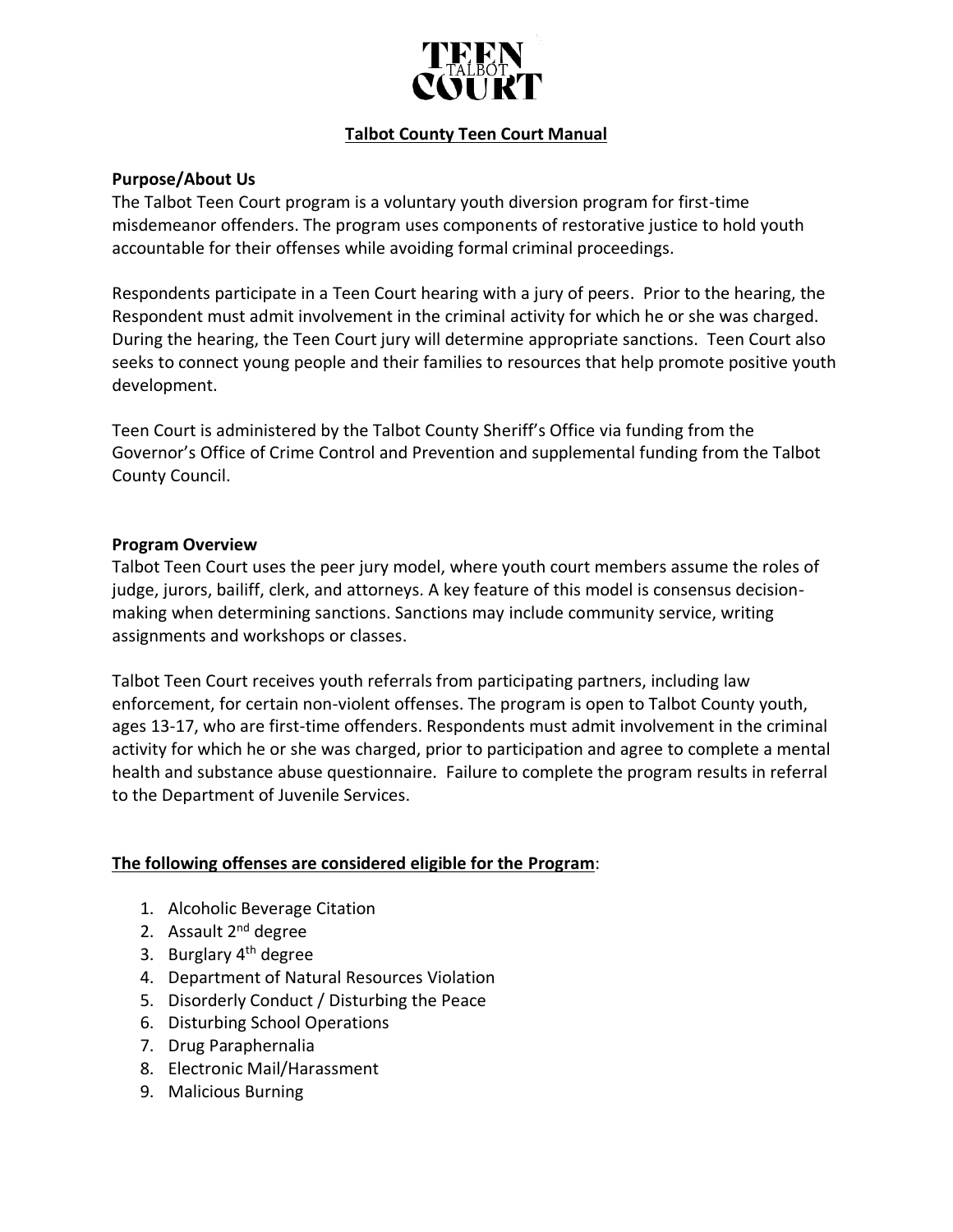

- 10. Malicious Destruction of Property
- 11. Marijuana Citation
- 12. Possession of a weapon on school property
- 13. Possession of CDS Marijuana
- 14. Rogue and Vagabond
- 15. Telephone Misuse
- 16. Theft
- 17. Trespassing
- 18. Any other crime approved in conjunction with Talbot County Sheriff's Office and the Department of Juvenile Services

Talbot Teen Court is run by Talbot County student volunteers in grades 9-12 who pledge an oath of confidentiality and have completed the volunteer training program. Student volunteers agree to participate for at least one school semester and may receive service-learning hours.

# **Program Goals**

- Reduce the number of youthful offenders entering the Juvenile Court system by using the Teen Court diversionary program, and at the same time exposing youthful offenders to an educational and realistic experience in the courtroom environment.
- Reduce the overall recidivism rate in Talbot County.
- Ensure that each Respondent receives a fair and just disposition, and that those Respondents who successfully complete the Teen Court Program will have no criminal record.
- Encourage Respondents to take responsibility for their actions and make them aware of the effect of their actions on any potential victim or complainant as well as the community.
- Educate Teen Court members through their participation as volunteers in the Teen Court program. The youths who volunteer will develop a better understanding of the criminal justice system and learn the various facets of the system. Participants will develop confidence and self-esteem through public speaking and positive peer group interaction. The Program will promote good citizenship.
- Use peer interaction as a positive influence.
- Provide a productive community service activity for youth who volunteer for the program. (Students may receive credit for service-learning hours)
- Meet and balance the needs of Respondents, victims, and the Talbot County community.

# **Student Volunteer Responsibilities/Requirements**

- Complete training sessions.
- Attend scheduled meetings and/or court sessions.
- Honor confidentiality oath for the Teen Court process.
- Participate with other Teen Court members in determining fair consequences for the Respondent.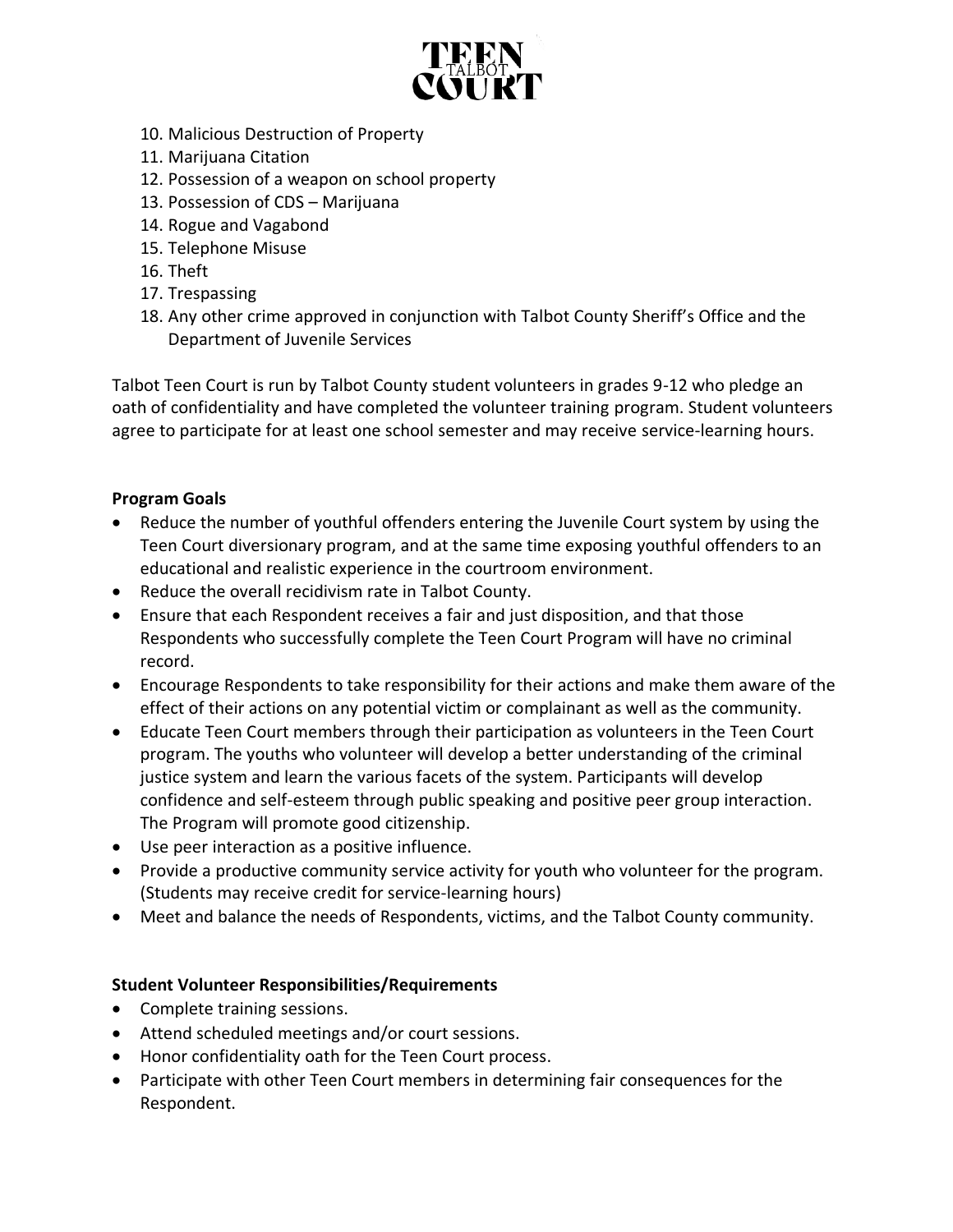

- Demonstrate the ability to treat each case with objectivity and without prejudice. Students must have the ability to communicate cooperatively with others and have the desire to work in a group. Each student is to conduct themselves in a mature manner during all phases of the process.
- Volunteers must be residents of Talbot County, and students in grades 9 through 12.
- A minimum time commitment of one school semester approximately 4 months is desired.
- Each participant must abide by the Conduct, Behavior and Dress Codes.

# **Teen Court Respondent Eligibility**

- Respondent must admit involvement in the offense(s) charged.
- Respondent must be a first-time offender.
- Respondent must be a resident of Talbot County, between the ages of 13-17.
- Respondent must complete imposed sanctions within 60 days of receiving the disposition. Time extensions may be granted by the TCC in extenuating circumstances, on a case-by-case basis.
- A Respondent who is admitted to the Teen Court program and subsequently exhibits delinquent behavior before completing the program, will be removed from the program, and be referred to the Department of Juvenile Services.
- Respondents are eligible for Teen Court only one time.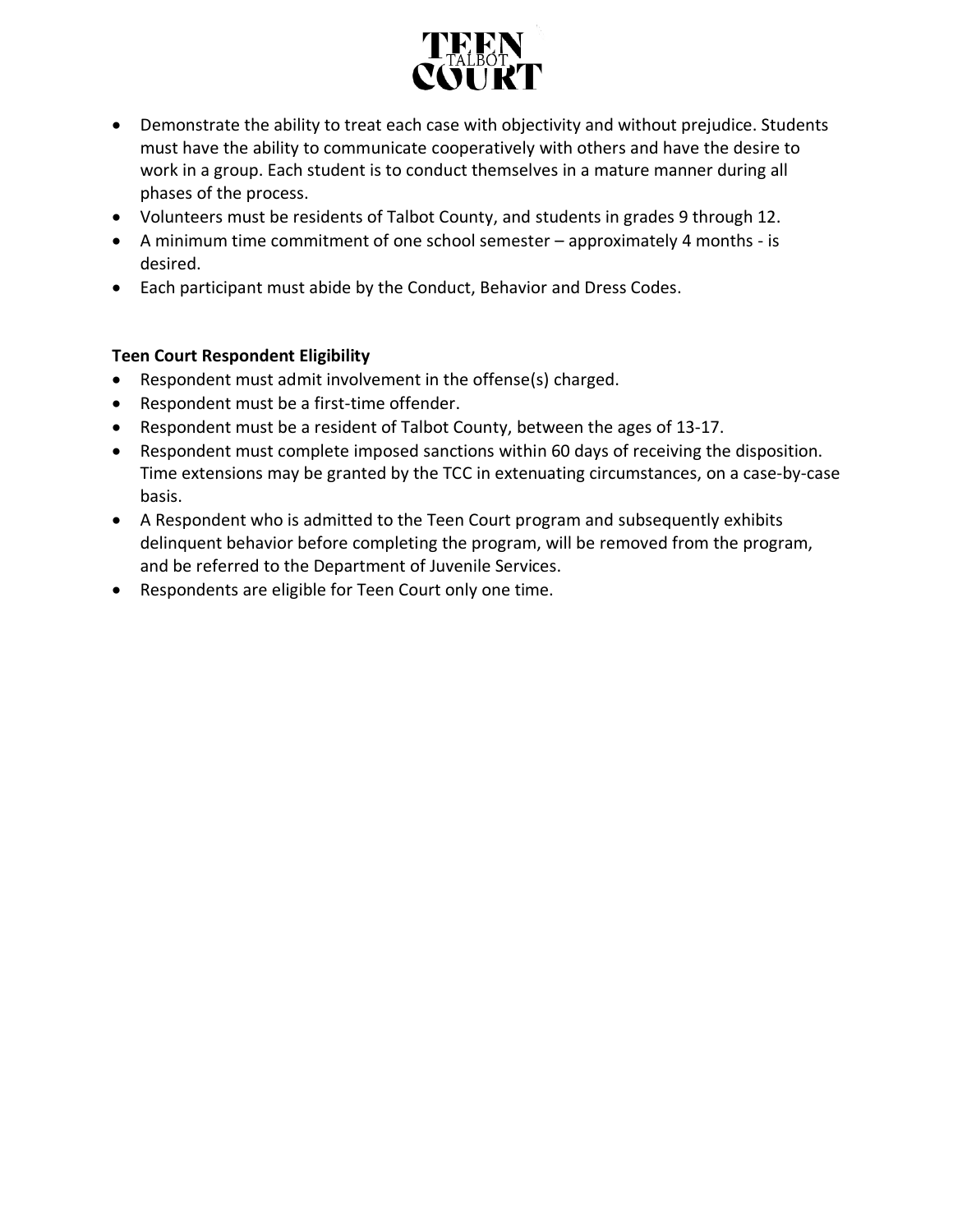

### **TALBOT COUNTY TEEN COURT COURTROOM ROLES**

**Teen Court Coordinator**: The Teen Court Coordinator (TCC) has responsibility for running all aspects of the Teen Court Program. The TCC decides whether a Respondent may be admitted into the Program; interviews the Respondent and his/her family before any Teen Court Hearing; oversees the Teen Court training and hearings; and follows up with Respondents after dispositions are imposed by Teen Court. The TCC also administers the Oath of Confidentiality to all Teen Court members and all persons present during Teen Court hearings.

**Judge:** The Judge presides over the hearings, rules on objections, instructs the jury on how to devise sanctions, and renders a disposition in accordance with the jury recommendations.

**Bailiff:** The Bailiff assists the Judge and the Teen Court Coordinator in always maintaining order in the courtroom. The Bailiff calls the court to order, and directs people to their proper seating areas, receives the Jury's disposition and gives it to the Judge.

**Court Clerk:** The Court Clerk assists with the sign-in process of Teen Court participants, calls the cases, administers the oath to Respondent and Jury, and reads out loud the results from the Jury Findings Form.

**Prosecuting Attorney:** The Prosecuting Attorney represents the state's position against a Respondent and ensures that the interest of the victim and community are heard.

**Defense Attorney:** The Defense Attorney represents the Respondent and presents evidence of mitigating circumstances to minimize the sanctions imposed on the Respondent.

**Juror:** Each Juror serves as a member of the (at least) 6-person jury. It is the Jury's responsibility to listen carefully to both sides of the case without prejudice, cooperate with other jurors, and follow the Judge's instructions when devising appropriate sanctions for the Respondent.

**Jury Foreperson:** The Jury Foreperson is appointed by the Judge to lead deliberations. The Jury Foreperson ensures that all jurors have an opportunity to express their views on appropriate sanctions. The Foreperson must also guide the jury to a compromise if the jury becomes unable to agree on a disposition. The Jury Foreperson also fills out the Jury Findings Form and delivers it to the Bailiff when instructed to do so by the Judge.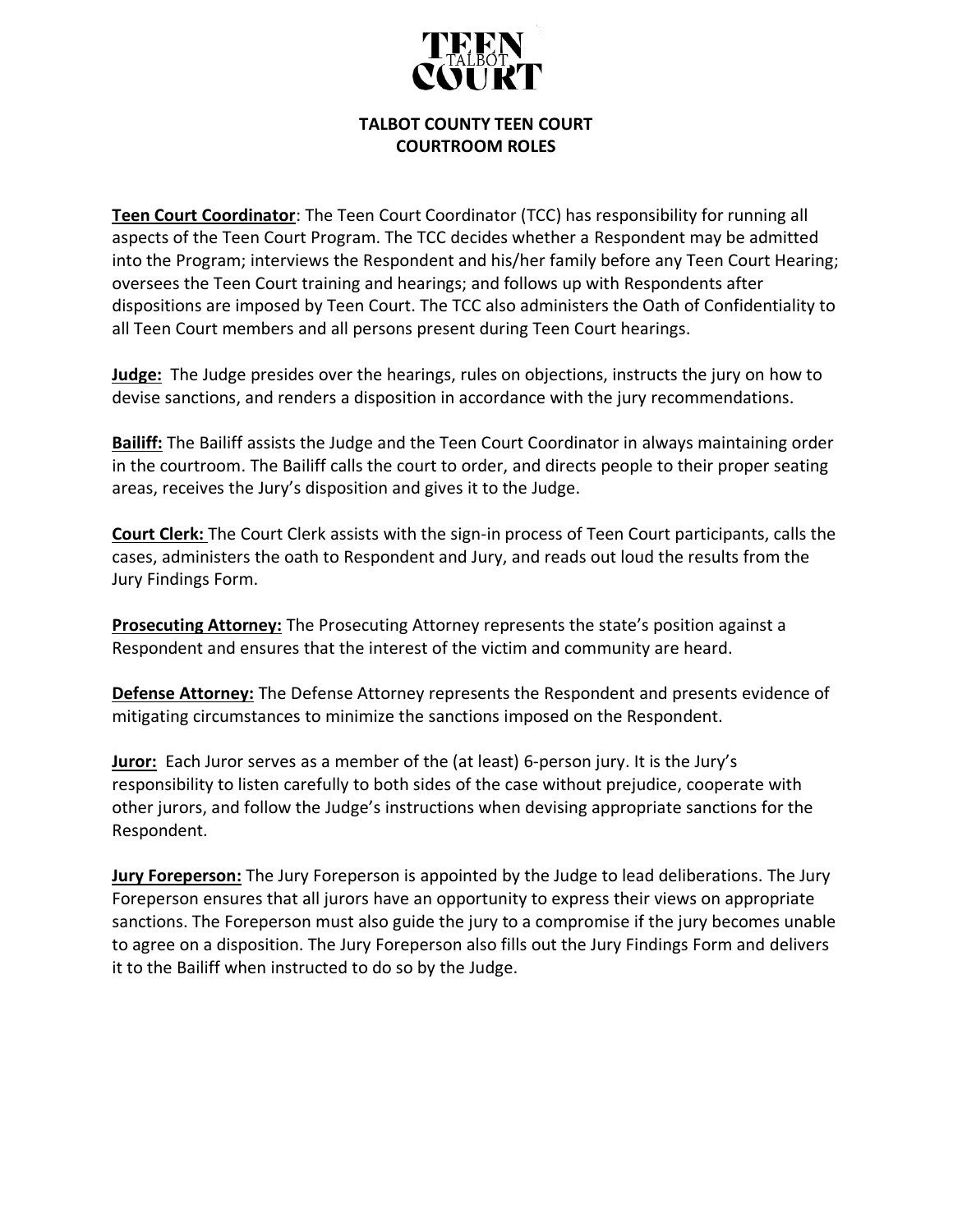

## **TALBOT COUNTY TEEN COURT COURTROOM TERMS**

**RESPONDENT:** The person in Teen Court who is charged with committing a delinquent act.

**INVOLVED:** The Respondent has admitted to participating in a delinquent act, such that his or her actions would subject him or her to juvenile criminal charges.

**STATEMENT OF FACTS:** A document that explains the offense(s) that the police charged against the Respondent.

**DOCKET:** The schedule of cases to be heard at a court session. Information in the Teen Court docket includes the Respondent's name and docket number.

**OPENING STATEMENT:** A statement given by both the Prosecuting Attorney and the Defense Attorney summarizing the facts of the case and the aggravating and mitigating factors that jurors should consider when devising sanctions.

**DIRECT EXAMINATION:** Questions posed to the Respondent by the Defense Attorney. In Talbot County Teen Court, the only person called to testify is the Respondent. He or she has already admitted his/her involvement in the offense, and there are no other witnesses needed.

**CROSS EXAMINATION:** Questions posed to the Respondent by the Prosecuting Attorney.

**OBJECTION:** A challenge made by an Attorney that requires a ruling by the judge. Attorneys may object to prevent admission of improper evidence. Attorneys may also object to the form of a question. (See "Types of Objections in Attorney Guidelines/Tips Section)

**OVERRULE:** The ruling of a Judge after an objection finding that the attorney's question is proper and therefore the witness may answer the question.

**SUSTAINED:** The ruling of a Judge after an objection finding that the attorney's question seeks to elicit evidence that is inadmissible, or that the form of the attorney's question is improper.

**AGGRAVATING FACTORS:** Circumstances that add to the seriousness of the offense.

**MITIGATING FACTORS:** Circumstances that lessen the Respondent's responsibility for the offense.

**CLOSING ARGUMENT:** Summary of the evidence given by both the Prosecuting Attorney and the Defense Attorney after all evidence is complete. The Attorneys make recommendations for disposition to the Jury during Closing Arguments.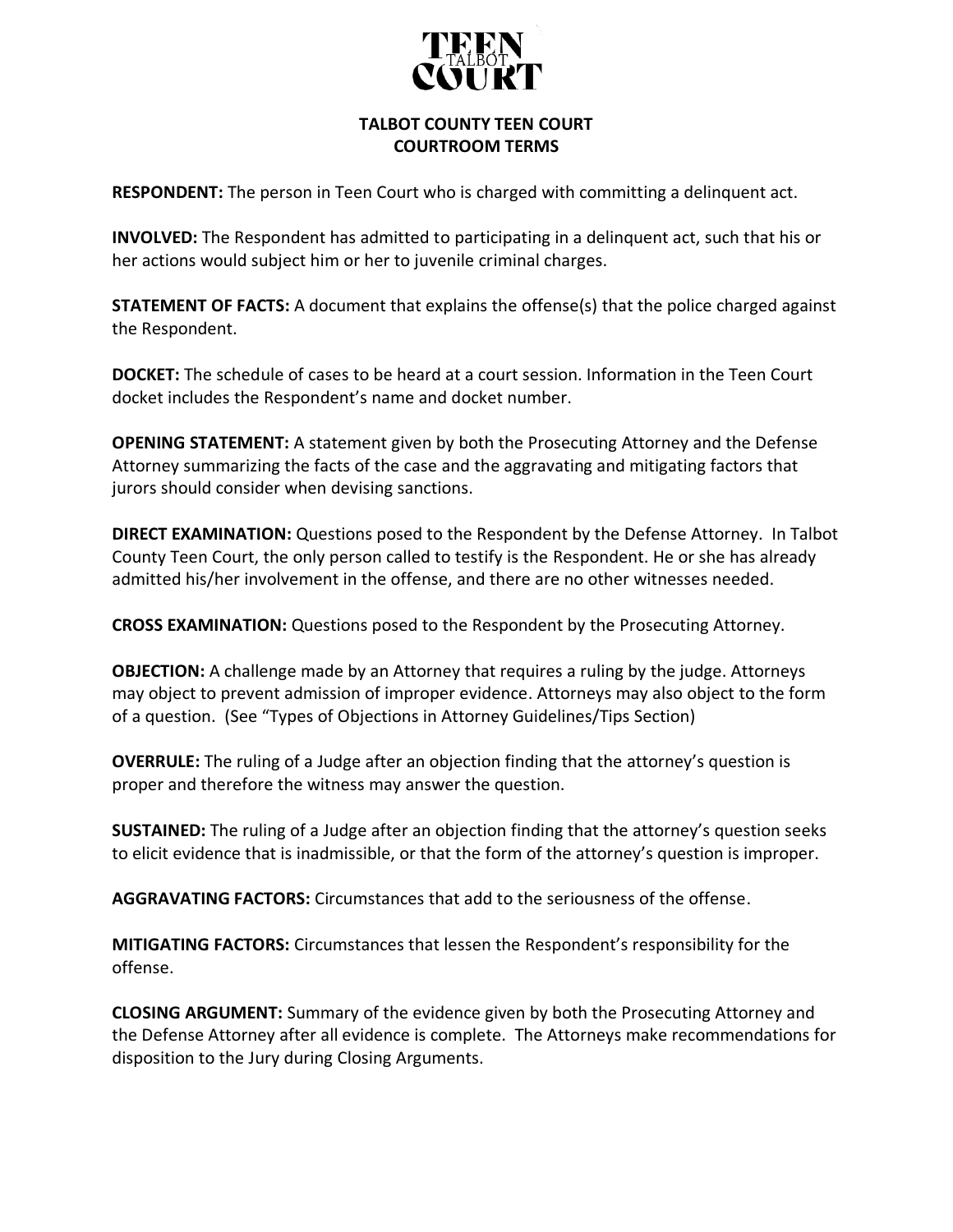

**DISPOSITION:** The final settlement of a case. The disposition is the sanctions devised by the Jury and imposed on the Respondent by the Judge. The disposition generally includes community service hours, and jury service. The disposition may also include educational programming, essays, apology letters, or any other sanction the Jury feels is appropriate, so long as the sanction is consistent with the Sanction Guidelines and approved by the Adult Teen Court staff assigned to assist the Jury.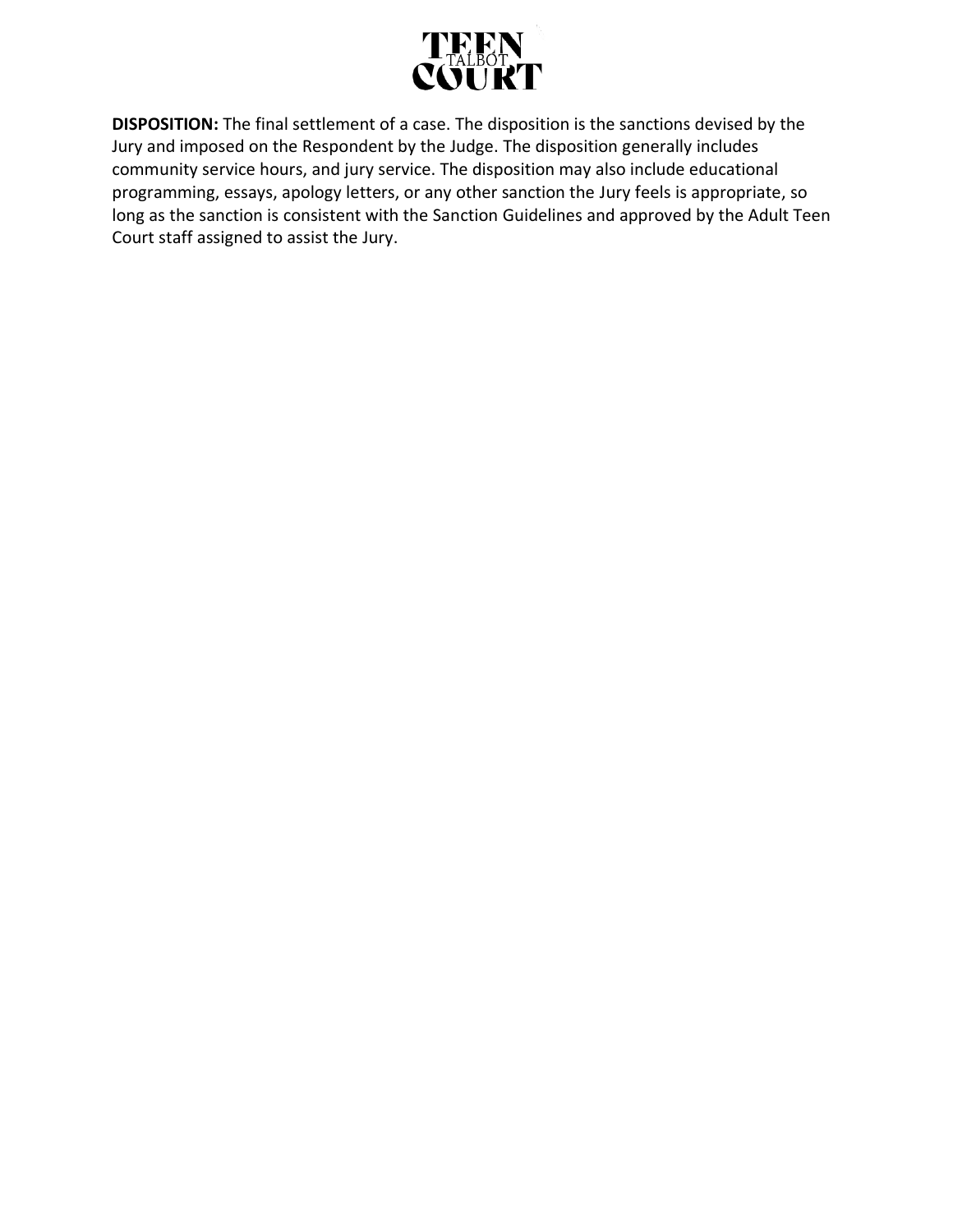

# **TALBOT COUNTY TEEN COURT DRESS CODE & BEHAVIOR GUILDELINES**

# **Dress Code**

- Tops must have shoulder straps.
- Clothing cover areas from one armpit across to the other armpit, down to approximately 3 to 4 inches in length to the upper thighs.
- See-through or mesh garments must not be worn without appropriate coverage underneath that meet the minimum requirements of the dress code.
- Shoes must be worn. No slippers.
- No shorts.
- Clothing may not depict, imply advertise, or advocate illegal or lewd conduct, weapons or the use of alcohol, tobacco, marijuana or other controlled substances.
- Clothing may not depict or imply pornography, nudity or sexual acts.
- No hats or sunglasses.



 *Image credit: Roanoke County School*

# **Behavior Guidelines**

- Arrive on time for trainings and hearings.
- Be courteous and respectful to all participants.
- Do not conduct private conversations while court is in session.
- Do not use profane language or make obscene gestures.
- Do not chew gum, tobacco, or eat or drink in the courtroom.
- Do not question the Judge's decision in open court if you have an issue, please address that with the Teen Court Coordinator.
- NO CELL PHONES permitted cell phones will be kept outside the courtroom.

*\*ANY violation or failure to perform your duty could result in suspension or expulsion from the program!*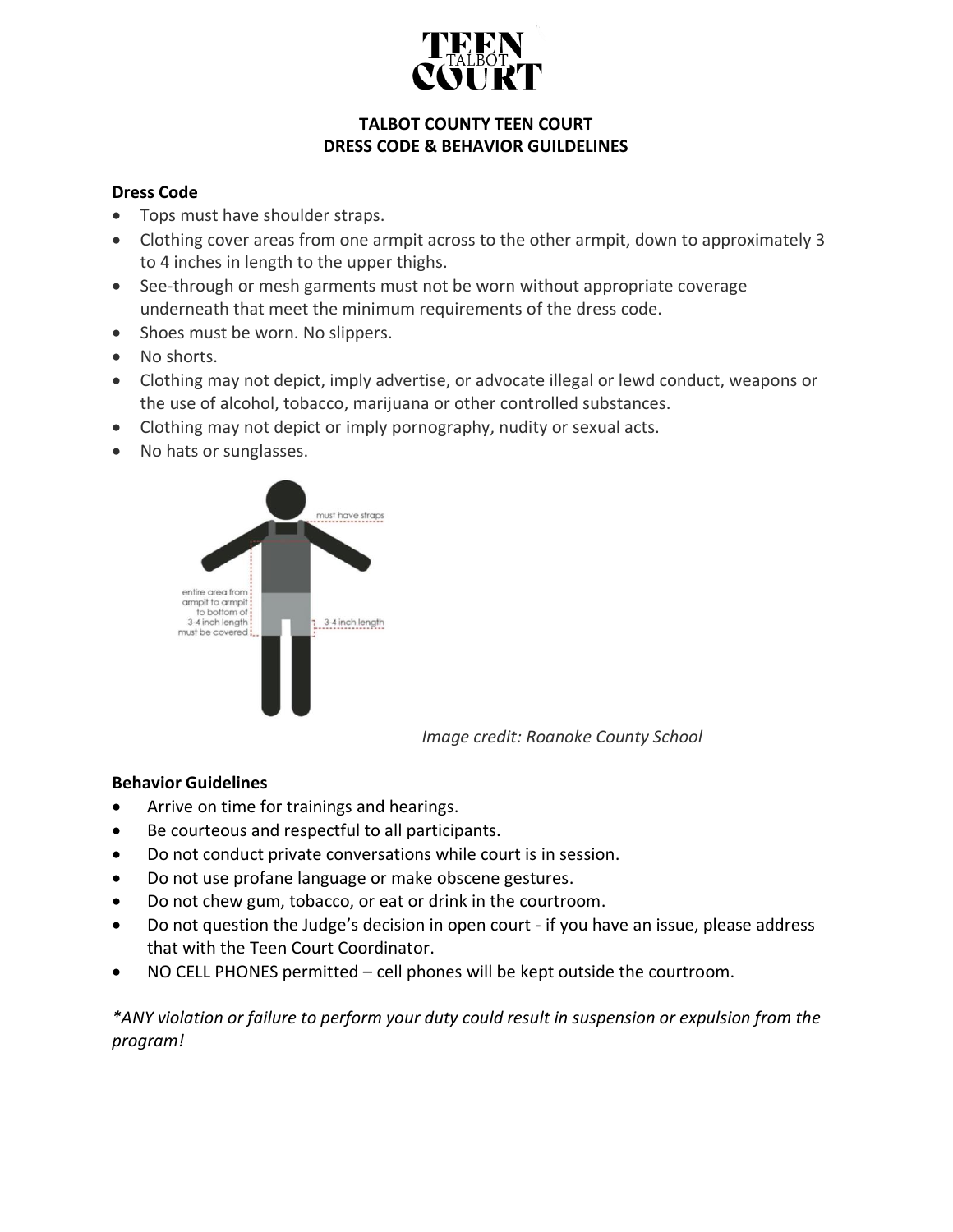

# **COURTROOM ACTIVITIES**

- TCC or their designee will make sure all Teen Court Participants are aware of their responsibilities.
- Proceedings will begin promptly. All participants should be present in the courtroom and the Respondent should be present in the waiting area. The Oath of Confidentiality will be administered by the TCC to all persons present in the courtroom.
- At the Judge's direction, the Clerk calls the first case. The Bailiff will go into the adjoining waiting area and direct the Respondent to the defense table and the Respondent's parent or guardian to a seat nearby.
- The Judge will provide a short factual summary of the case.
- The Clerk will call the Jurors to be seated in the jury box.
- The Judge will inquire as to whether any member of the Jury knows the Respondent or has any reason why he/she cannot serve as a juror on a particular case or render a fair disposition. The Judge will ask the Attorneys and the Respondent if they are satisfied with the Jury. Should the Attorneys or Respondent want a jury member dismissed (for good cause only), that jury member will be removed and replaced with an alternate juror.
- The Clerk will swear in the members of the Jury.
- Presentation of the case:
	- o Prosecuting Attorney makes an Opening Statement.
	- o Defense Attorney makes an Opening Statement.
	- o Bailiff directs the Respondent to the witness stand.
	- o Clerk swears in the Respondent.
	- o Judge will ask the Respondent to state his/her name and age for the record.
	- o Direct examination of Respondent by Defense Attorney.
	- o Cross-examination of Respondent by Prosecuting Attorney.
	- o Opportunity for re-direct by Defense Attorney.
	- o Statement by the Respondent (optional).
	- o Jurors permitted to ask the Respondent any questions that they feel may have gone unanswered.
	- o Prosecuting Attorney presents Closing Argument (including recommendation).
	- o Defense Attorney presents Closing Argument (including recommendation).
- Jury Instructions:
	- o Judge instructs the Jury on the appropriate range of sanctions according to the Disposition Guidelines.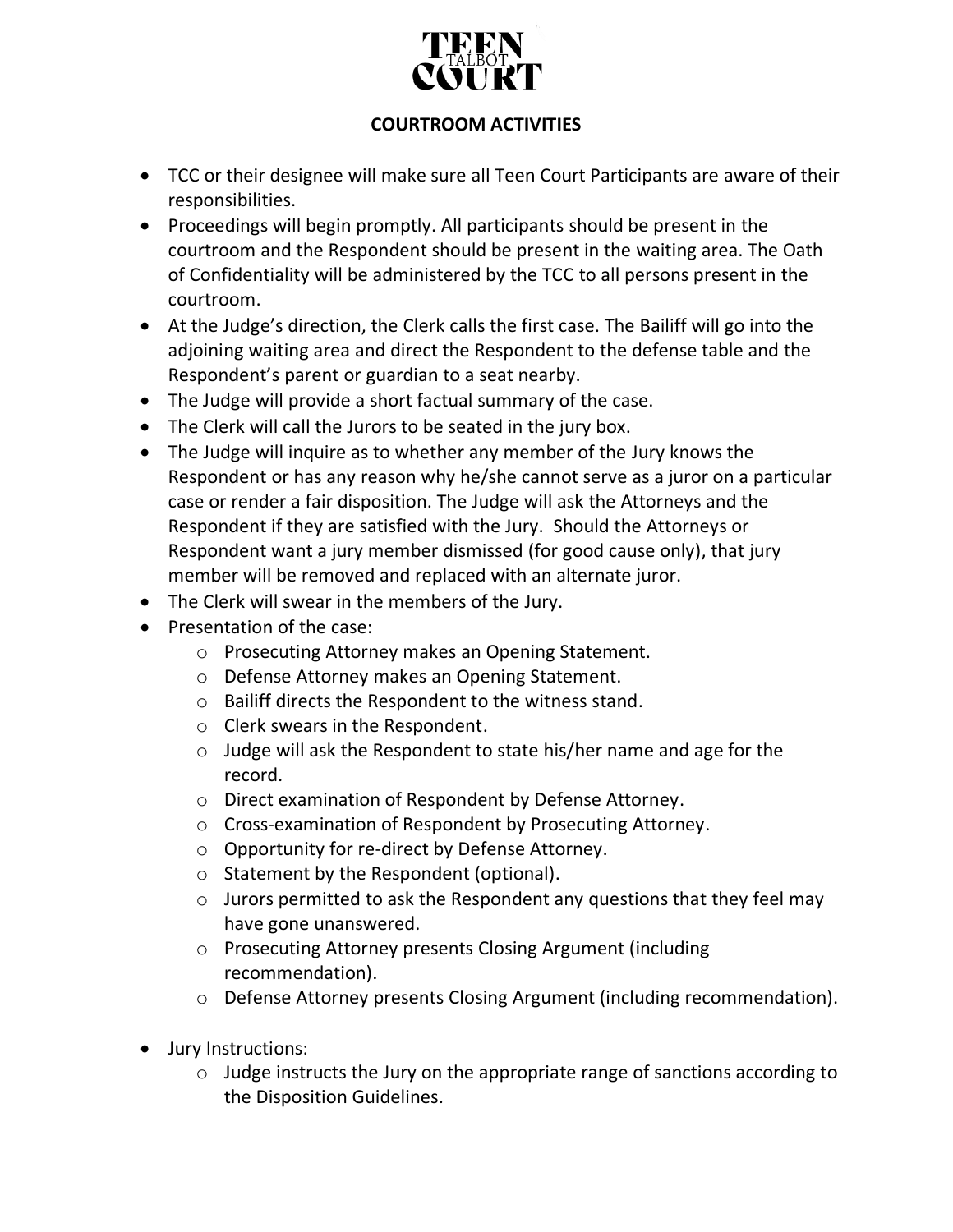

- $\circ$  Judge instructs the Jury that the disposition must be a unanimous decision.
- o Judge appoints a Jury Foreperson.
- o Clerk provides the Jury Foreperson with a Jury Finding Form (which includes Sanction Guidelines).
- o Judge orders the Jury into deliberation room.
- o Bailiff escorts the Jury to the deliberation room.
- o Jury deliberates case and reaches unanimous agreement on disposition. Teen Court staff member is present during deliberations to ensure that the disposition is appropriate and fair.
- o Foreperson completes the Jury Findings Form.
- The Jury returns to the jury box, escorted by the Bailiff.
- Jury Foreperson hands over the completed Findings Form to the Bailiff.
- Bailiff hands the Jury Findings Form to the Judge.
- Judge reviews the form to ensure that the Jury's Findings are consistent with the Sanctions Guidelines. The Jury may not give sanctions above the Guideline range but may give sanctions below the Guidelines range.
- The Judge then gives The Jury's finding form back to the Bailiff who then hands it to the Clerk to read aloud.
- The Respondent and Defense Attorney will stand while the disposition is read aloud by the Clerk.
- Judge asks the Respondent a series of questions (outlined in Judge's Guidelines).
- Respondent is escorted outside of the courtroom with his/her parent/guardian to meet with the Teen Court Staff.
- Jury is excused.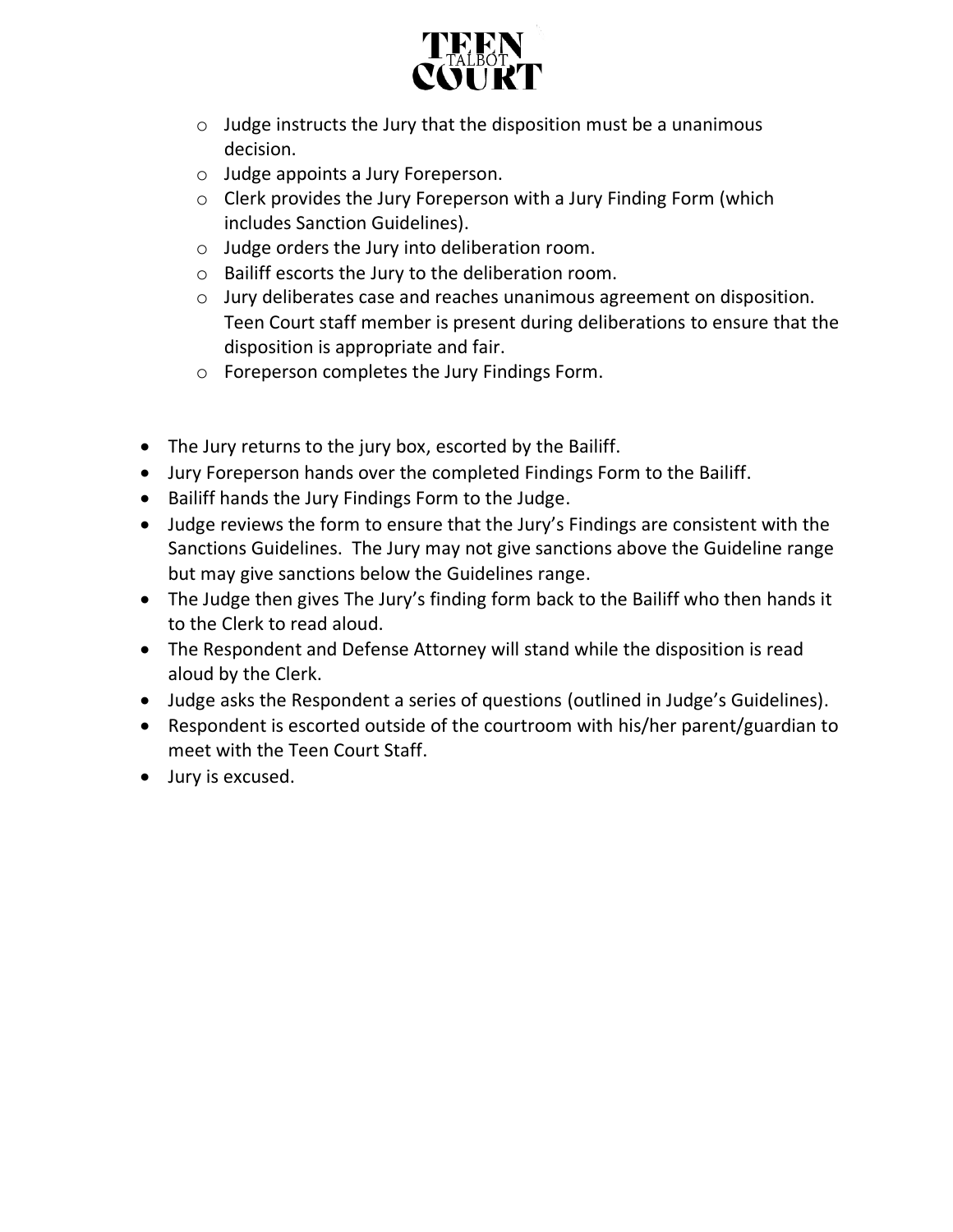

# **Judge's Guidelines**

# **TCC will have Administered the following Confidentiality Oath to all persons present in the courtroom, including the judge:**

*"Everyone present in the courtroom, please stand and raise your right hand. Do you solemnly swear and affirm that you will keep confidential any information that comes to your knowledge in the course of these Teen Court case proceedings and that you will not directly or indirectly, either audibly or in writing, identify any person participating as a Respondent in the Teen Court Program." All must say Yes.)*

### **Proceedings before Evidence is given:**

- Judge directs the Clerk to call the first case.
- Judge asks the Bailiff to retrieve the Respondent from the waiting area. Bailiff will direct the Respondent to the defense table and the Respondent's parent or guardian to a seat nearby.
- Judge will ask the Clerk to call the Jurors to be seated in the jury box.
- The Judge will give a short summary of the facts of the case.
- The Judge will inquire as to whether any member of the Jury knows the Respondent or has any reason why he/she cannot serve as a juror on a particular case or render a fair disposition.
- The Judge will ask the Attorneys and the Respondent whether they are satisfied with the Jury. Should the Attorneys or Respondent want a jury member dismissed (for good cause only), that jury member will be removed and replaced with an alternate juror.
- The Judge directs the Clerk to swear in the members of the Jury.

# **Judge gives Jury a summary of procedures:**

"You have been selected as Jurors and have promised to do a good job. You must decide the facts of the case from what you hear from the Respondent. What the lawyers tell you is only their opinion or explanation -- it is not evidence."

"First you will hear Opening Statements from the lawyers. They will tell you what they think the Respondent will say and what they expect the evidence will show. The Respondent will then testify, through direct and cross-examination. The Respondent will be given an opportunity to make a statement to the court. The Respondent may choose not to give a statement. At the conclusion of the evidence presented by the parties, you the jury will be permitted to ask the Respondent any questions that you feel may have gone unanswered."

"The lawyers will then present Closing Arguments. They will also give you recommendations toward disposition."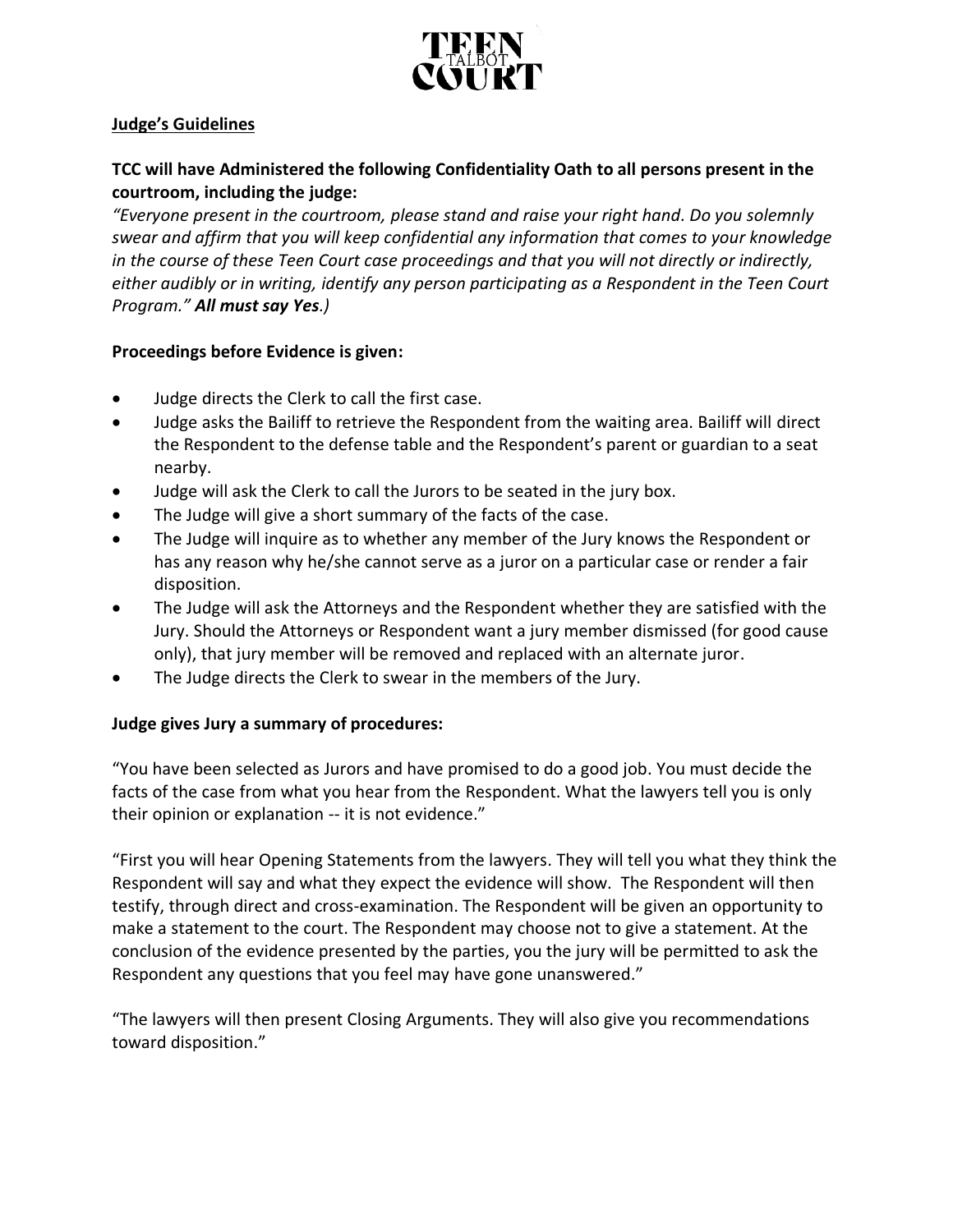

"Please listen carefully and don't make up your mind until you begin deliberating in the jury room. Your unanimous disposition must be based on the evidence – that is the Respondent's answers and statement – not on the Attorneys' Statements and Arguments. Keep in mind that this is a real case. Your community, the Respondent, and this court are relying on you to make a fair and just decision."

## **Evidence Begins**

"Is the Prosecution ready to begin? Counsel for the defense, are you ready to proceed?" (*Opening statements are given – Prosecuting Attorney goes first, followed by Defense Attorney*)

"Would the Respondent please take the stand." (Bailiff directs the Respondent to the stand)

"Would the Clerk please administer the oath to the Respondent."

"Would the Respondent please state their name and age for the record."

"Defense Attorney, you may question the Respondent." (Defense Attorney conducts Direct Examination of the Respondent)

"Prosecuting Attorney, you may cross examine the Respondent." (Prosecuting Attorney conducts cross examination of the Respondent)

"Defense Attorney, do you have any further questions?" (If yes, Defense Attorney conducts re-direct examination)

(If no - proceed with Respondent Statement)

*Look at the Respondent*, "At this time you are permitted to make a statement to the court, do you wish to make such a statement?"

(If yes – listen to statement)

(If no – proceed to jury questions)

"Ladies and Gentlemen of the Jury, would you like to ask the Respondent any questions?" (If yes – jury members ask questions of the Respondent)

Excuse the Respondent back to defense table. (Bailiff directs Respondent back to defense table)

"Both lawyers have finished their presentation of the case. They will now make Closing Arguments. Closing Arguments are an opportunity for attorneys to summarize the case and persuade you to accept their explanation of the facts. Remember, what they say is not evidence."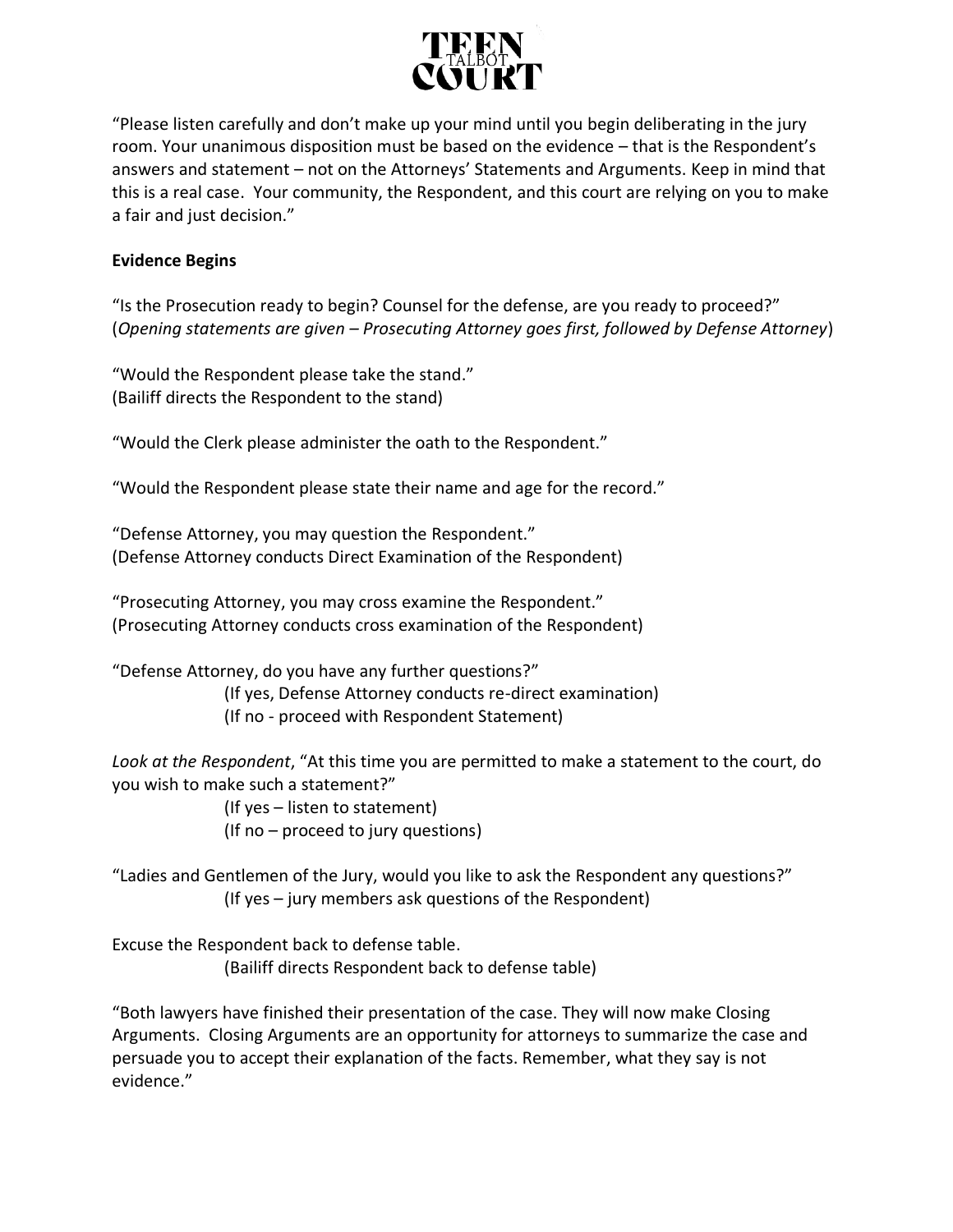

"Prosecution, you may proceed with your Closing Argument."

"Defense, you may proceed with your Closing Argument."

### **Jury Instructions and Deliberations**

"Ladies and Gentlemen of the Jury, thank you for your attention during this hearing. You are charged with evaluating the evidence presented during this hearing, and upon consideration of that evidence, you must reach a unanimous, fair and just disposition. Involvement is not an issue in this case. The respondent has already admitted their involvement in this offense. Therefore, your only duty is to consider those factors discussed here today which weigh in favor of or against a particular disposition."

"Ladies and Gentlemen of the jury, your disposition options are set forth on the Jury Finding Form, that you will take back to the Jury Room with you."

"I will appoint a Foreperson who will help guide your deliberations. All jurors MUST agree on the disposition. During your deliberations, if you have questions, please write them down and the Bailiff will bring them to me."

Appoint Jury Foreperson – NAME SOMEONE!

"Bailiff – please show the jury to the jury room, please."

When the Bailiff brings the Jury back into the courtroom after reaching a disposition -

"Foreperson, has the Jury reached a disposition? Please hand the Jury Finding Form to the Bailiff. Bailiff, you will hand me the disposition."

(Judge reviews disposition, only to ensure that the disposition is within the Sanction Guidelines. The Sanctions can be below the guidelines, but cannot exceed the guidelines.)

Once the Judge has approved the Disposition, Judge hands disposition to Bailiff.

Judge asks:

"Would the Respondent and Defense Attorney please rise. Clerk, please read aloud the disposition". (Clerk reads aloud the disposition)

*Judge looks at respondent*, "Do you understand your disposition? You also understand that you have 60 days to complete this disposition? You are aware that should you not complete your disposition within the 60 days that a petition may be filed to authorize a formal complaint with the Division of Juvenile Services which may result in a juvenile conviction?"

"At this time, the Respondent and their parent/guardian will need to meet with Teen Court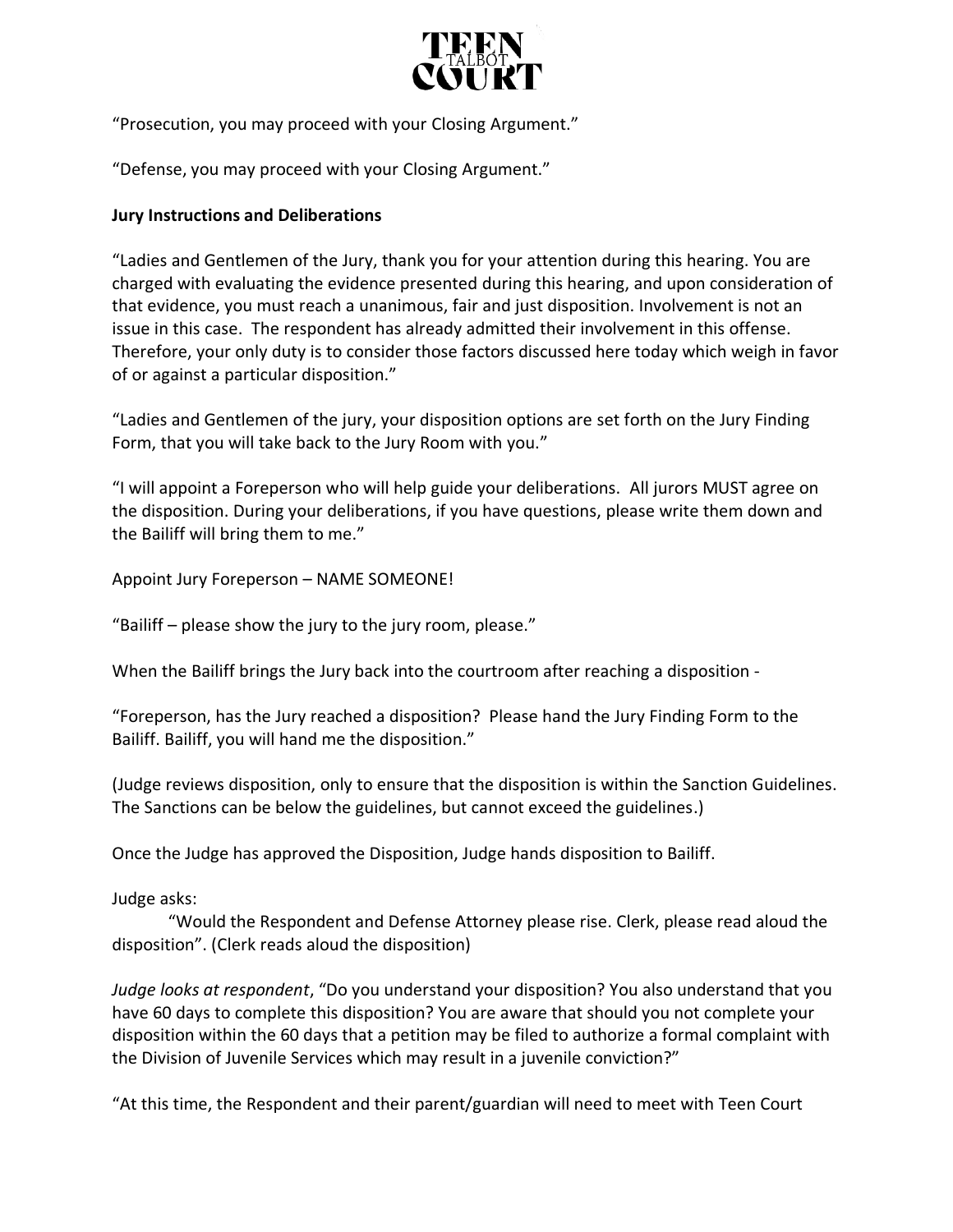

Staff outside of the courtroom to sign documents and gather important information. Ladies and Gentlemen of the Jury, thank you for your service in the case let me remind you that you are not to discuss this case outside of this courtroom. You are now excused from your service."

If another case is on the docket, return to the front page....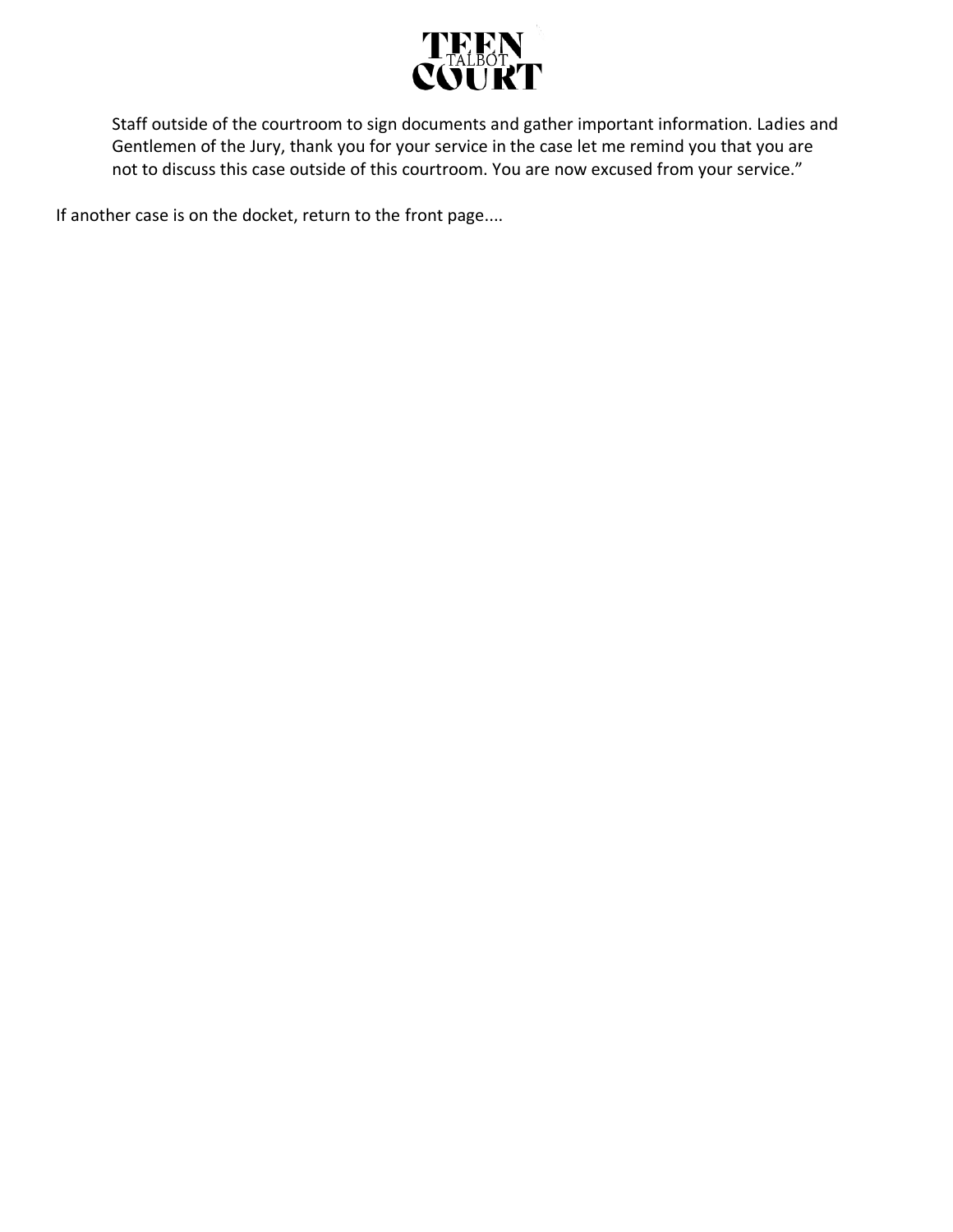

# **TALBOT COUNTY TEEN COURT DUTIES OF THE PROSECUTING ATTORNEY**

The Prosecuting Attorney has the responsibility to seek justice and not simply be an advocate for the highest possible disposition. The prosecution should be familiar with both the aggravating and mitigating circumstances of the case.

### Before Court:

The Prosecuting Attorney should review the case and the statement of facts. They should have their opening statement, and cross-examination question ready for the case prior to the court hearing. The Prosecuting Attorney can seek the assistance of the TCC.

## When Court Begins:

The Prosecuting Attorney should stand whenever addressing the court (e.g., making an objection)

The Prosecuting Attorney will make a brief Opening Statement (the Prosecuting Attorney goes first, followed by the Defense Attorney). After Opening Statements, and after the Defense Attorney questions the Respondent during Direct Examination, the prosecutor will ask the Respondent questions during cross-examination. The Prosecuting Attorney's questions should be leading questions – essentially, the prosecutor can ask the Respondent questions that require a yes or no answer. The Prosecutor should seek to bring out the aggravating factors of the case. For example, these questions may seek to elicit why the Respondent committed the act or how the Respondent participated in the offense. The Respondent's answers to the questions should justify the prosecutor's disposition recommendation.

After questioning the Respondent, the Prosecutor will tell the Judge that he/she has no further questions for the Respondent and will then be seated. The Prosecuting Attorney should listen very closely to the Defense Attorney's questions during Direct Examination and the Respondent's answers so that the Prosecuting Attorney does not ask repetitive questions.

After both Attorneys have completed questioning of the Respondent, the Respondent is then given an opportunity to make a statement on his or her own behalf. The Judge will then give the Jurors an opportunity to ask questions of the Respondent. All answers and statements given by the Respondent are evidence in the case and may be used by the Attorneys in their Closing Arguments.

The Prosecuting Attorney then gives a Closing Argument (the prosecution goes first followed by the Defense Attorney). During the Closing Argument, the Prosecuting Attorney makes a recommendation to the Jury for a fair and appropriate disposition, supported by evidence that was admitted during the Court hearing, and within the range set forth in the Disposition Guidelines.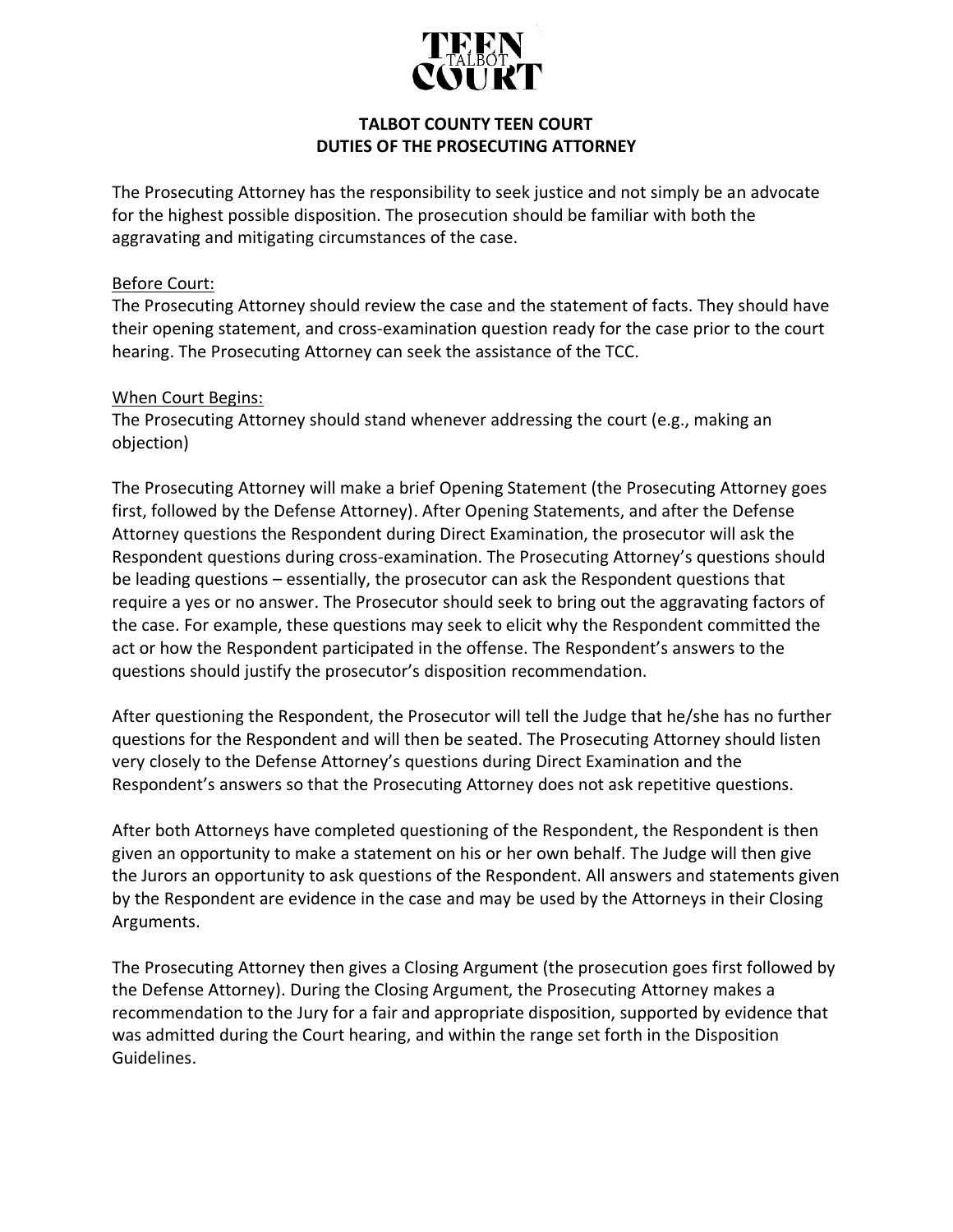

# **TALBOT COUNTY TEEN COURT DUTIES OF THE DEFENSE ATTORNEY**

The Defense Attorney has the responsibility to represent the Respondent. The Defense Attorney should be familiar with both the aggravating and mitigating circumstances of the case and request a disposition that would be most favorable to the Respondent.

## Before Court:

The Defense Attorney should review the charging documents and interview the Respondent. After becoming familiar with the case, the Defense Attorney should devise a proposed disposition, and prepare questions for the Direct Examination of the Respondent. Those questions should aim to elicit mitigating factors from the Respondent. The Defense Attorney should also prepare an Opening Statement. The Defense Attorney should also help the Respondent decide whether and how to give a statement in open court.

## When Court Begins:

The Defense Attorney should listen attentively to the Prosecuting Attorney's Opening Statement to challenge prosecution's interpretation of the facts, and present facts that are favorable to the Respondent. The Defense Attorney should stand when addressing the court, including when making an objection. The Defense Attorney may object to questions posed by the Prosecuting Attorney during cross-examination, if appropriate. The Defense Attorney can re-direct the Respondent when the prosecution has finished their line of questioning. The Defense Attorney should also listen carefully to the Respondent's answers to cross-examination and answers to questions from the Jury, if any.

The Defense Attorney should include in their Closing Argument the mitigating circumstances that the Respondent testified about. The Defense Attorney's Closing Argument should focus on the mitigating factors and provide a recommendation to the jury that is favorable to the Respondent.

The Defense Attorney and Respondent should rise when the Clerk reads aloud the disposition in open court.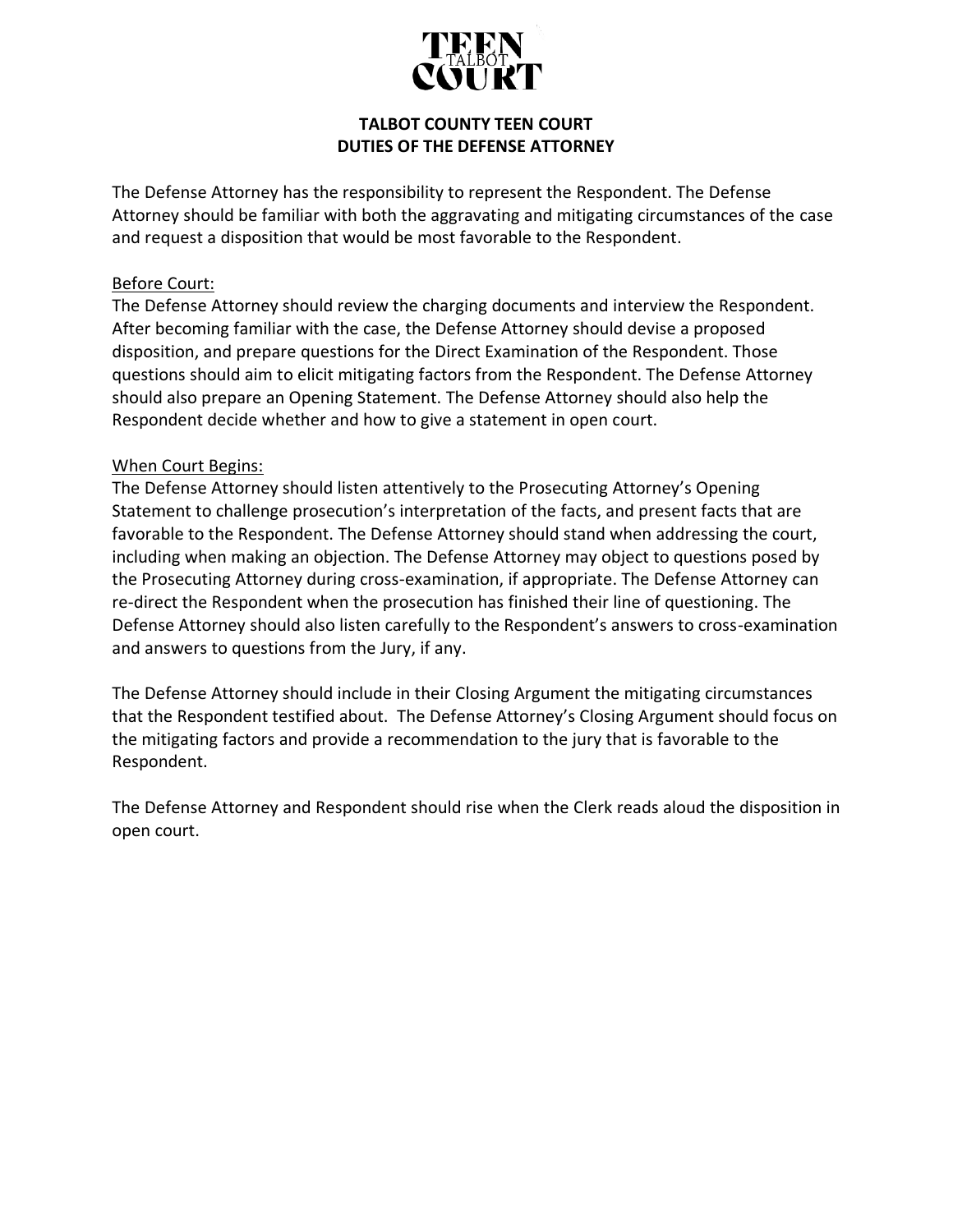

### **TALBOT COUNTY TEEN COURT CASE ANALYSIS FORM**

Attorneys: Look over all the information that you have about the case and complete this form. You should write down the questions you plan to ask the Respondent, as well as your Opening Statement and Closing Arguments. You should write down your recommended disposition.

| Name of Respondent:                |          | Age: |
|------------------------------------|----------|------|
| Name of Victim:                    |          |      |
| Damages to victim or property:     |          |      |
| Date the incident occurred:        |          |      |
| Time the incident occurred:        | AM or PM |      |
| Day of the week incident occurred: |          |      |

Nature/details of the offense (including the specific role that the Respondent played):

What consequences or discipline has the Respondent received at home or at school?

Aggravating or Mitigating Factors: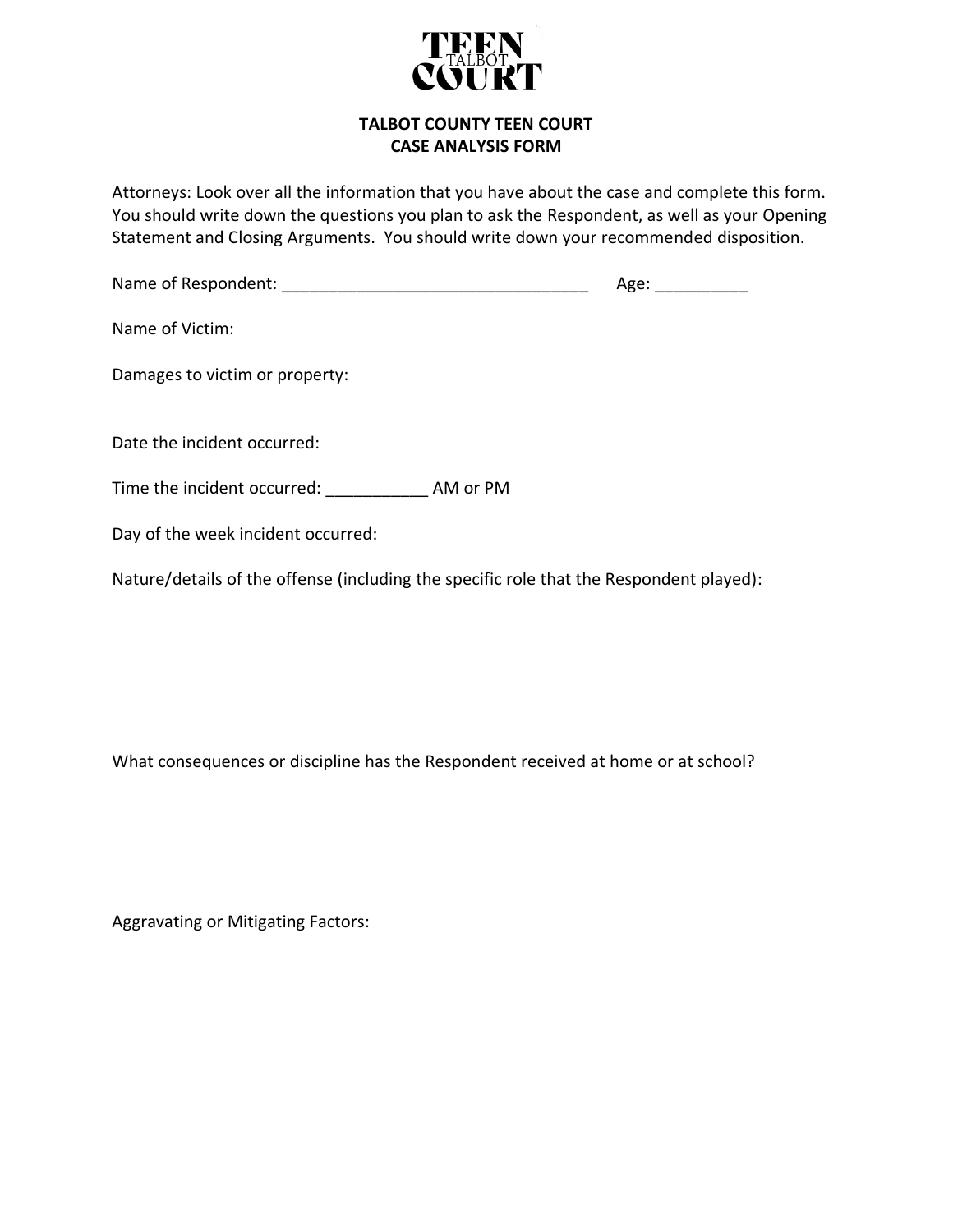

**TALBOT COUNTY TEEN COURT ATTORNEY PREPARATION SHEET**

| Location of offense:                                                                                                                                                                       |                                                                                      |
|--------------------------------------------------------------------------------------------------------------------------------------------------------------------------------------------|--------------------------------------------------------------------------------------|
| Name of victim or entity:                                                                                                                                                                  |                                                                                      |
| Issues to think about in all cases:<br>*Severity of facts (aggravating or mitigating circumstances)<br>value of goods taken<br>multiple victims<br>any personal injury or property damages |                                                                                      |
| *Time offense took place<br>night vs. day<br>weekday vs. weekend<br>within curfew                                                                                                          |                                                                                      |
| *Did the respondent's parents know where he/she was?<br>Was he/she out with permission?                                                                                                    | Were they staying away from home when the incident occurred?                         |
| *Location of offense<br>School vs other places                                                                                                                                             |                                                                                      |
| *Number of people involved and the role of each (effect of peer pressure)<br>Was the respondent the leader of the group?                                                                   | Does the respondent continue to associate with others in the group?                  |
| planned or spur of the moment?                                                                                                                                                             | *What did the respondent plan to do on the day the offense occurred? Was the offense |
| *Why did the respondent commit the offense?                                                                                                                                                |                                                                                      |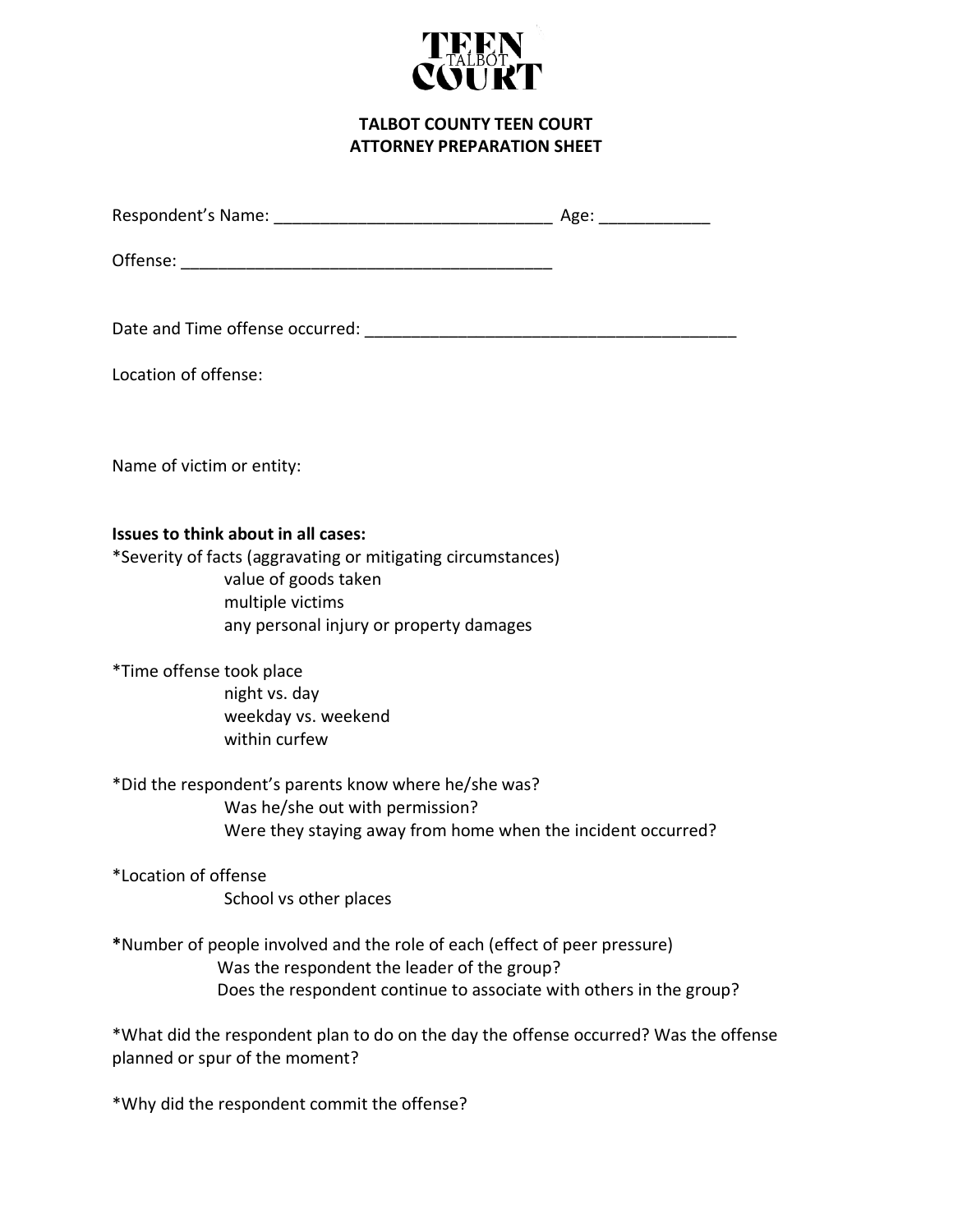

\*What was the attitude of the respondent when they committed the offense?

\*Has the respondent paid restitution? Written an apology letter? Was the merchandise returned?

\*What was the reaction of the school or parents?

\*What has the Respondent learned from this experience?

\*Is the Respondent involved in any extra-curricular activities?

\*Does the Respondent participate in community-based organizations?

\*Does the Respondent have a job?

\*What grades does the Respondent receive in school?

\*What disposition is appropriate for this Respondent? The victim? The community?

\*Why do you feel this disposition is appropriate?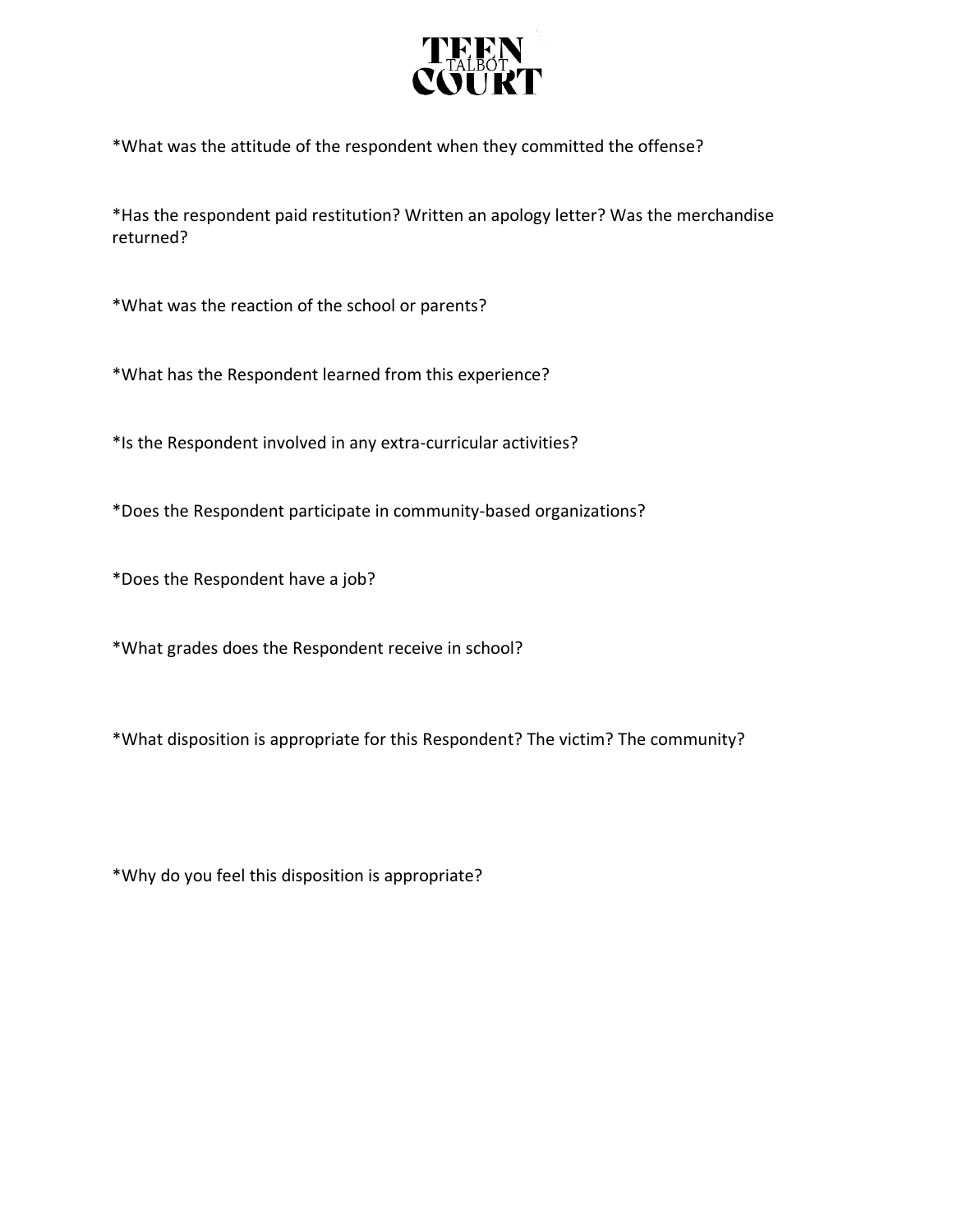

# **TALBOT COUNTY TEEN COURT OPENING STATEMENT**

The success of the Opening Statement depends on the attorneys' preparation. Using the opening statement form, you should be able to formulate your own Opening Statement. Make an outline of the mitigating and aggravating factors involved in the case, and what you expect the evidence will show. Do not overstate the evidence, as you will want the jurors to trust you and your recommendation. Make sure that the evidence you summarize in your Opening Statement is elicited by you during your examination of the witnesses.

Be natural, firm, and confident. Speak conversationally, but with correct grammar and pronunciation. Look at the jury as much as possible, though you can refer to your notes. The purpose of the Opening Statement is to tell a brief story of what happened so that the jury can understand the offense and issues that will help them decide an appropriate disposition. Do not exaggerate the Opening Statement, be factual in your presentation. When you have strong points to deliver, be sure to emphasize them by pausing and changing the tone in your delivery.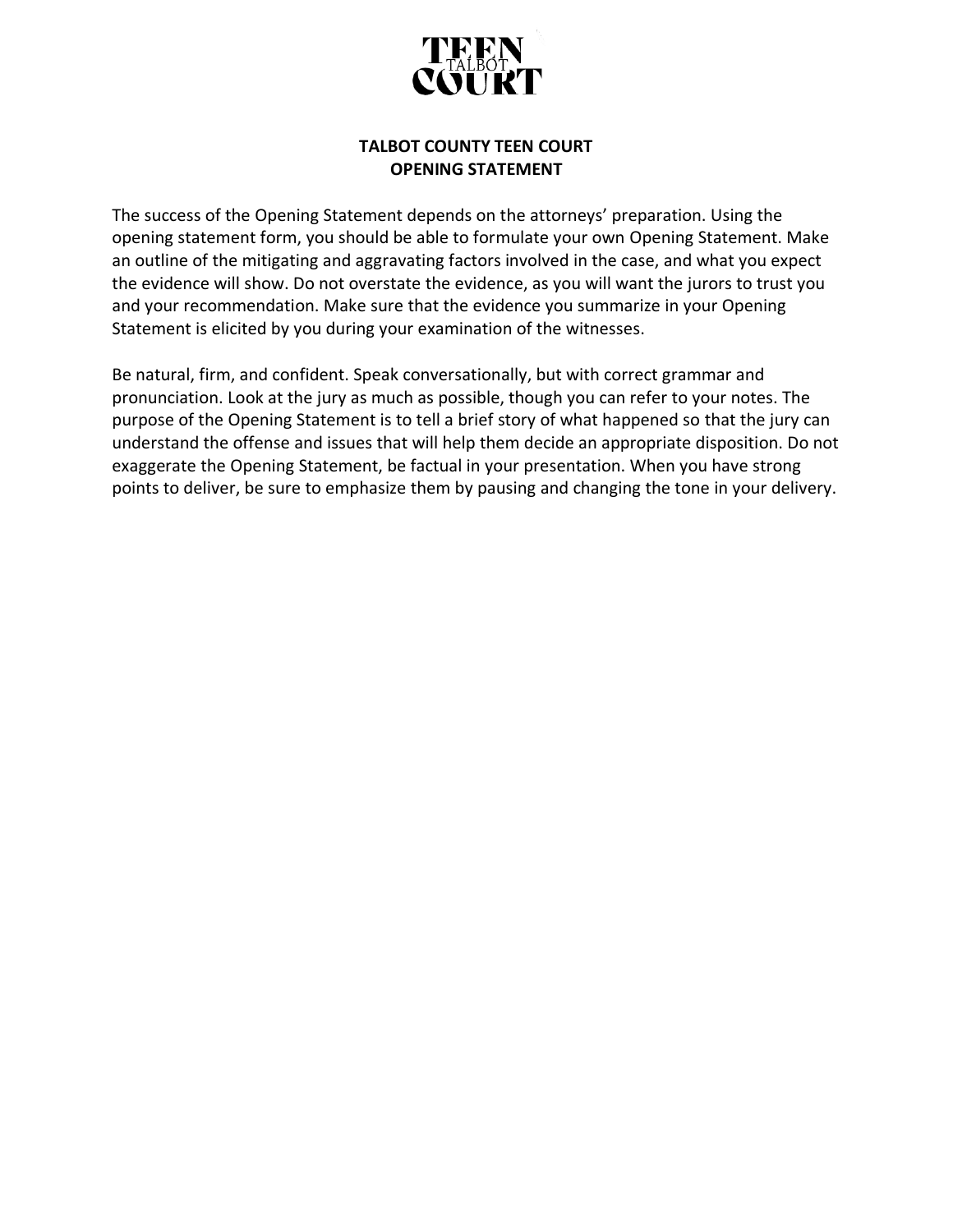

### **TALBOT COUNTY TEEN COURT OPENING STATEMENT FOR THE PROSECUTION**

| Ladies and gentlemen of the jury, my name is | and I am the                      |
|----------------------------------------------|-----------------------------------|
| prosecuting attorney in State vs.            |                                   |
| The respondent (name)                        | has admitted their involvement in |
| the offense of:                              |                                   |

I expect the evidence will show that (insert aggravating factors, e.g., what the respondent did, the day, the time, the location, was it planned, were there others involved, were their damages, was there a victim, etc.)

Please listen carefully to the facts of the case and pay close attention to the answers given by the Respondent to the questions posed by me and the Defense Attorney. You will also have an opportunity to ask the Respondent questions. Listen carefully to his/her answers. At the close of the case, I will return and request that you enter a fair and just disposition that is designed to hold **hold** (insert respondents name) accountable for their actions to the victim and to our community. Thank you.

#### **TALBOT COUNTY TEEN COURT**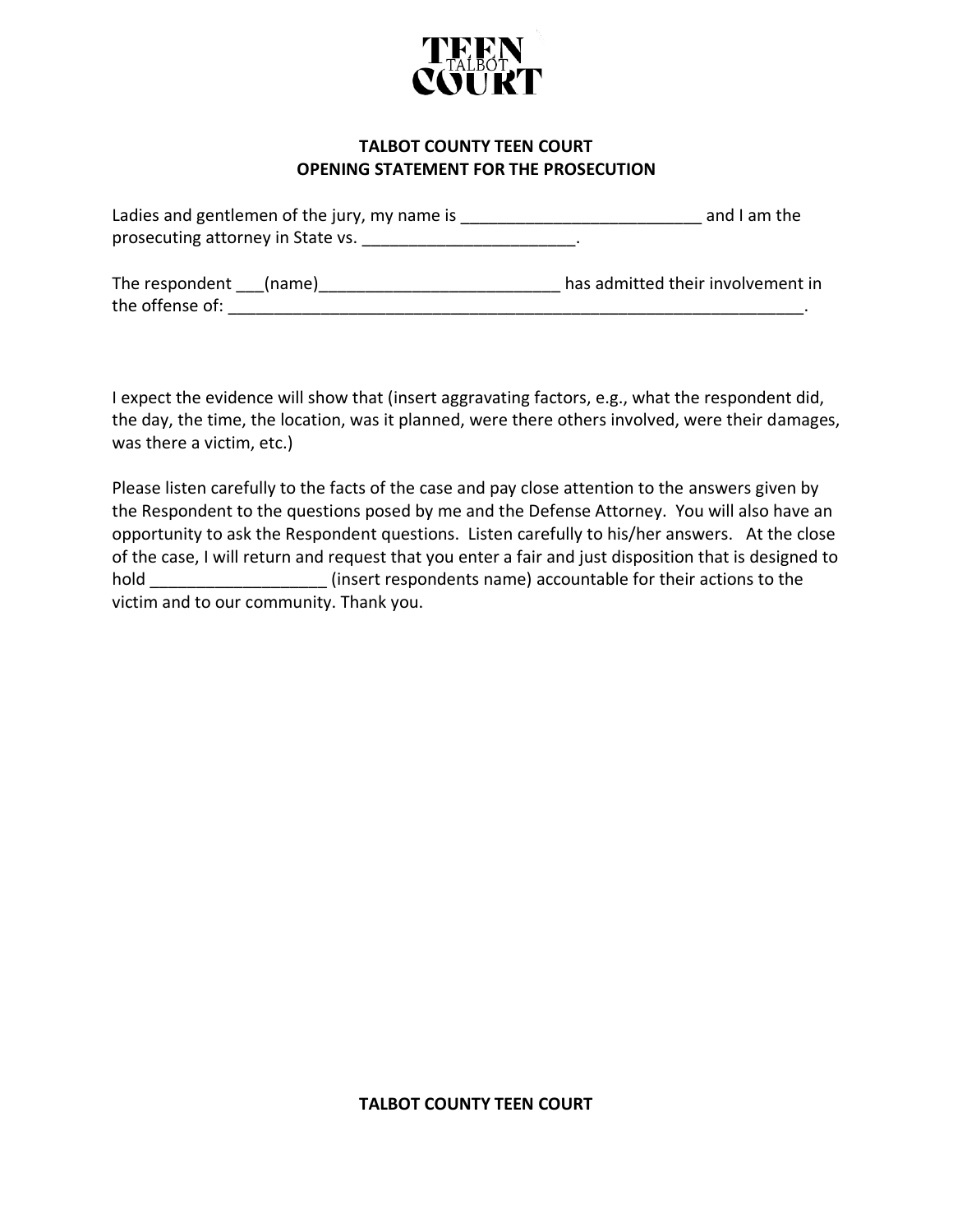

### **OPENING STATEMENT FOR DEFENSE COUNSEL**

Ladies and gentlemen of the jury, my name is \_\_\_\_\_\_\_\_\_\_\_\_\_\_\_\_\_\_\_\_\_\_\_\_\_\_\_\_, and I represent my client, \_\_\_\_\_(name)\_\_\_\_\_\_\_\_\_\_\_\_\_\_\_\_\_\_\_\_ who has admitted their involvement to

The testimony will show that:

Please keep in mind that (Respondent), is: (present mitigating factors, e.g., good grades, community involvement, home/school sanctions, apology etc.)

My client is truly sorry for his/her actions and stands ready to accept a fair and just disposition in this case. Please listen to the Respondent's answers carefully. I will return at the end of the case and ask that you deliver a fair and appropriate disposition in this matter.

Thank you.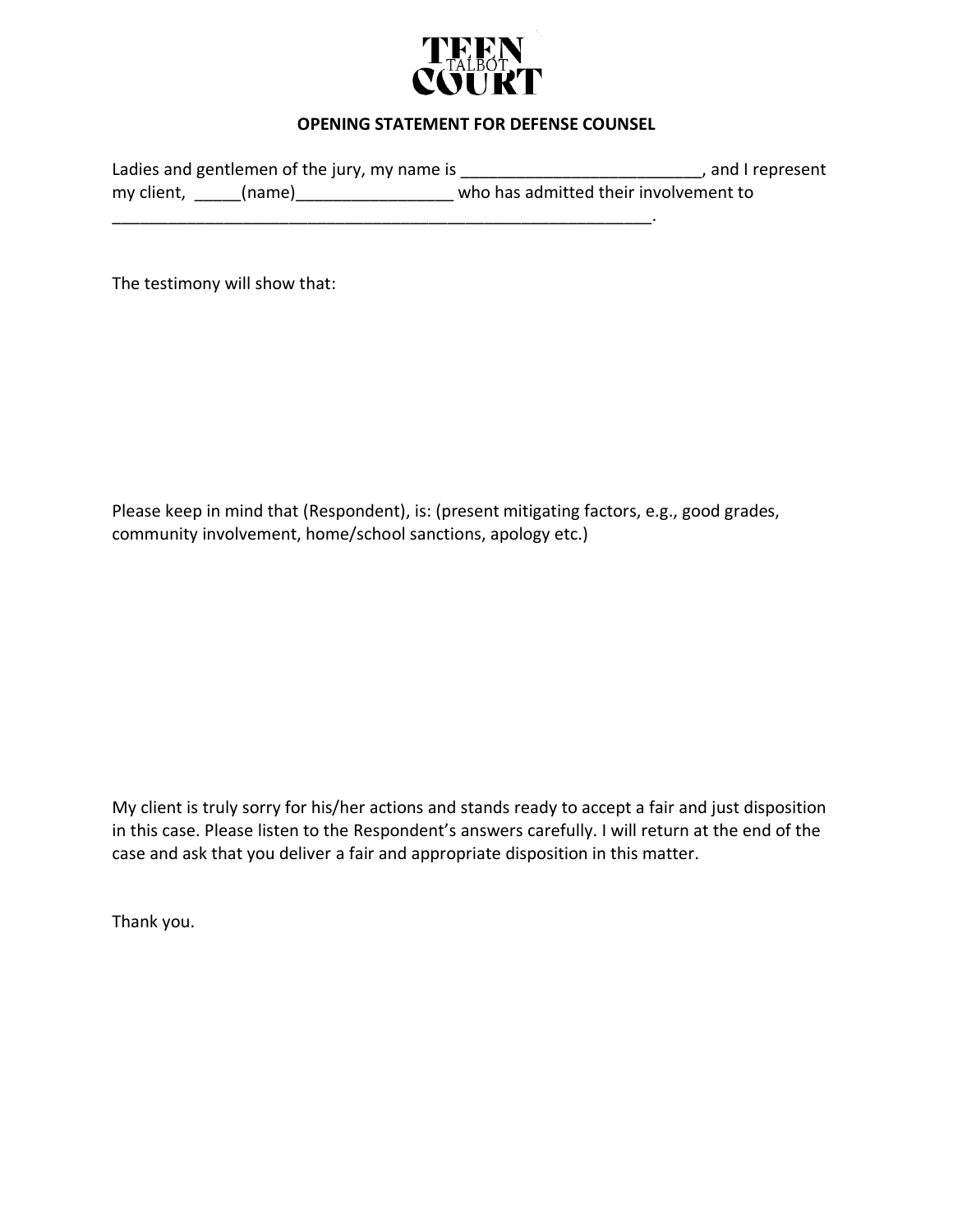

# **TALBOT COUNTY TEEN COURT ATTORNEY GUIDELINES AND TIPS**

Questioning the Respondent is an art, it is your job to explain to the jury and to the court the circumstances that led up to and involved the Respondent in the incident. The jury already knows that the Respondent has admitted their involvement. Whether you are the Defense or Prosecuting Attorney, it is your job to get the jury to hear the mitigating and aggravating factors from the Respondent's answers to your questions. Those questions should be prepared in advance if possible and clear enough to allow for clear responses from the Respondent.

DIRECT EXAMINATION (Defense Attorney) The purpose of direct examination is for the Defense Attorney to ask the Respondent questions to help the jury understand the case. The Defense Attorney questions the Respondent first, thus "direct examination." The attorneys should ask simple questions, who, what, when, where, and how questions. Clear questions allow the Respondent to tell a logical story as to the events that unfolded and led them to being involved in Teen Court. Questions should be open-ended during Direct Examination so that you are allowing the Respondent to tell the story in his/her own words. You should not ask leading questions, nor should you ask questions that require a "yes or no" answer.

CROSS EXAMINATION (Prosecuting Attorney) After the Defense Attorney has finished his/her Direct Examination, the Prosecuting Attorney cross examines the Respondent. The purpose of Cross Examination is to bring out facts that were not addressed in direct. These facts are either brought out to show the full "picture" or to bring out something desirable or undesirable that the other side does not want the jury to hear. The Prosecuting Attorney should ask leading questions, as narrative answers should be avoided.

REDIRECT EXAMINATION (Defense Attorney) Redirect should be limited to issues that were raised by the Prosecuting Attorney on cross examination. The purpose of this examination is to clear up any possible misunderstanding or to help the jury see the Respondent as a credible witness.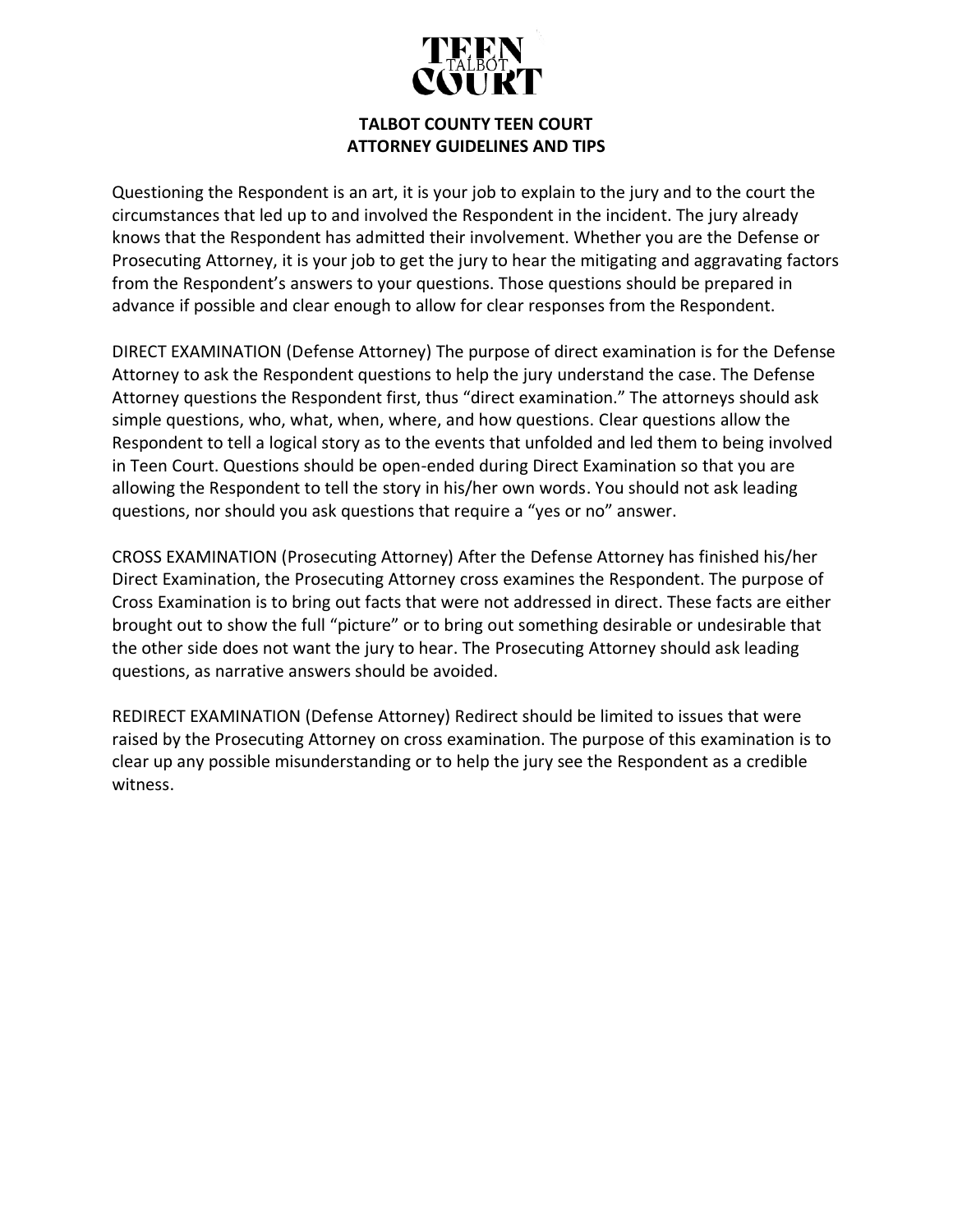

### **TALBOT COUNTY TEEN COURT OBJECTIONS AND HOW TO USE THEM**

Why would an attorney object to another attorney's question? To protect the witness from harassment and unfair tactics of the opposing attorney and to prevent admission of improper testimony or evidence.

How do you object? You should object as soon as you hear the question. Stand up and state your objection, do not wait for the Respondent to answer, or the judge to call upon you.

Example: "Objection Your Honor, counsel is leading the witness."

TYPES OF OBJECTIONS:

Ambiguous - The question is vague, uncertain in meaning, or capable of being understood in more than one way. Ex. "What was she doing when you saw the girls leaving?" It is unclear as to who "she" is.

Asked & Answered - Should be used to stop repetitive questioning.

Argumentative - opposing counsel is arguing with the Respondent and preventing the Respondent from answering.

Assumes Facts not in Evidence - The questions may trap the Respondent into affirming the truth of the assumed fact, without the Respondent meaning to do so. This type of questions sometimes begins with, "Do you know?" or "Have you heard?"

Badgering - The attorney is asking questions in such a way that is intimidating or upsetting the Respondent.

Calls for Speculation - Respondent is asked to just guess at the answer.

Irrelevant - The question or information is unconnected with the case.

Leading - Should be made as soon as it becomes apparent that opposing counsel is testifying for the respondent. Leading questions are proper during cross-examination and therefore this objection should not be made during cross-examination.

Multiple Questions or Compound Question - The question asked is a series of questions, and the jury as well as the respondent may be confused as to which questions is being asked and answered. Example, "Who was with you in the store, and who helped you take the merchandise?"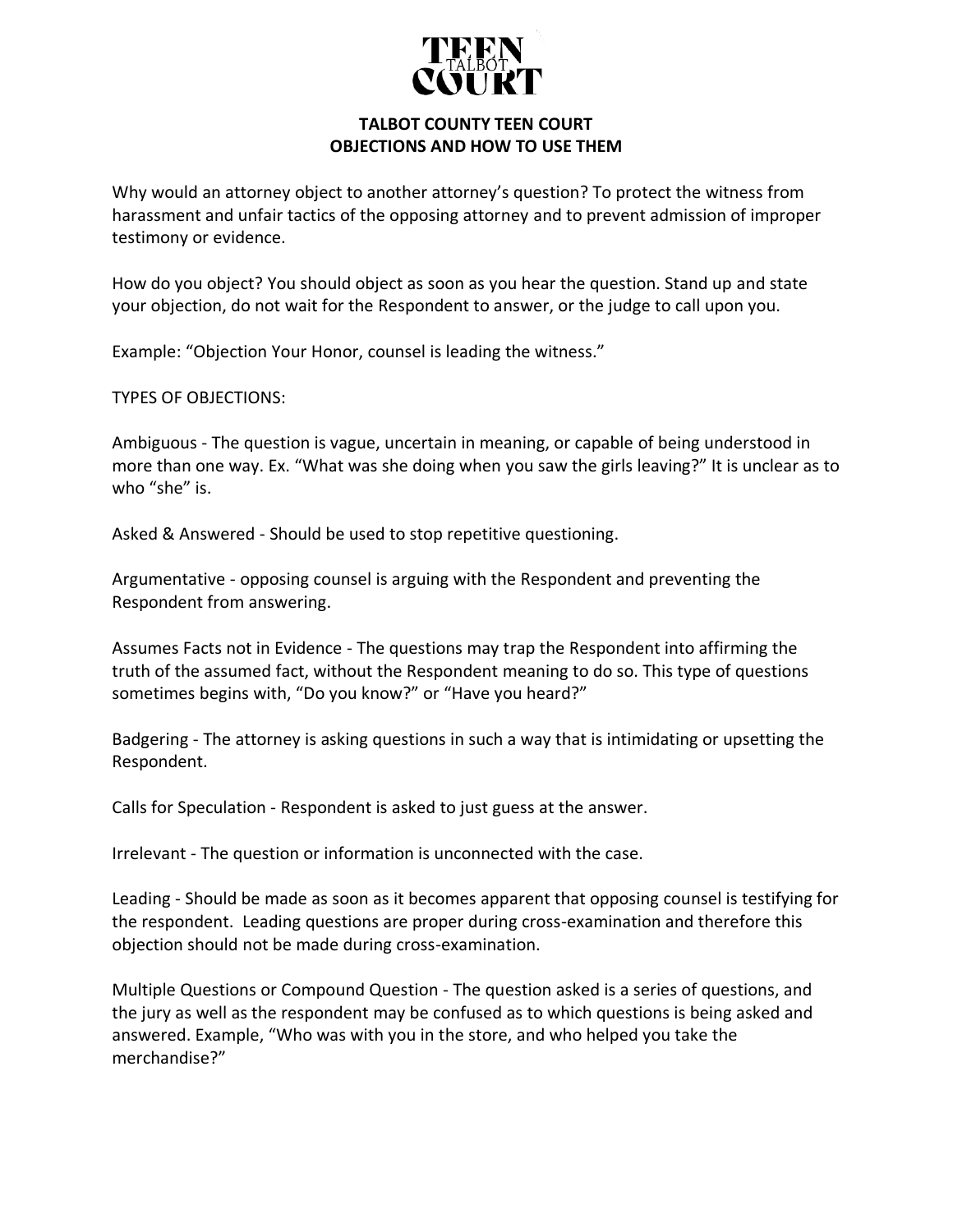

Repetitive - Questions needlessly repeats prior questions without adding to the evidence. The question has previously been asked and answered. NOTE: An attorney on cross-examination, may repeat a question asked on direct and may at times repeat his/her own questions for emphasis.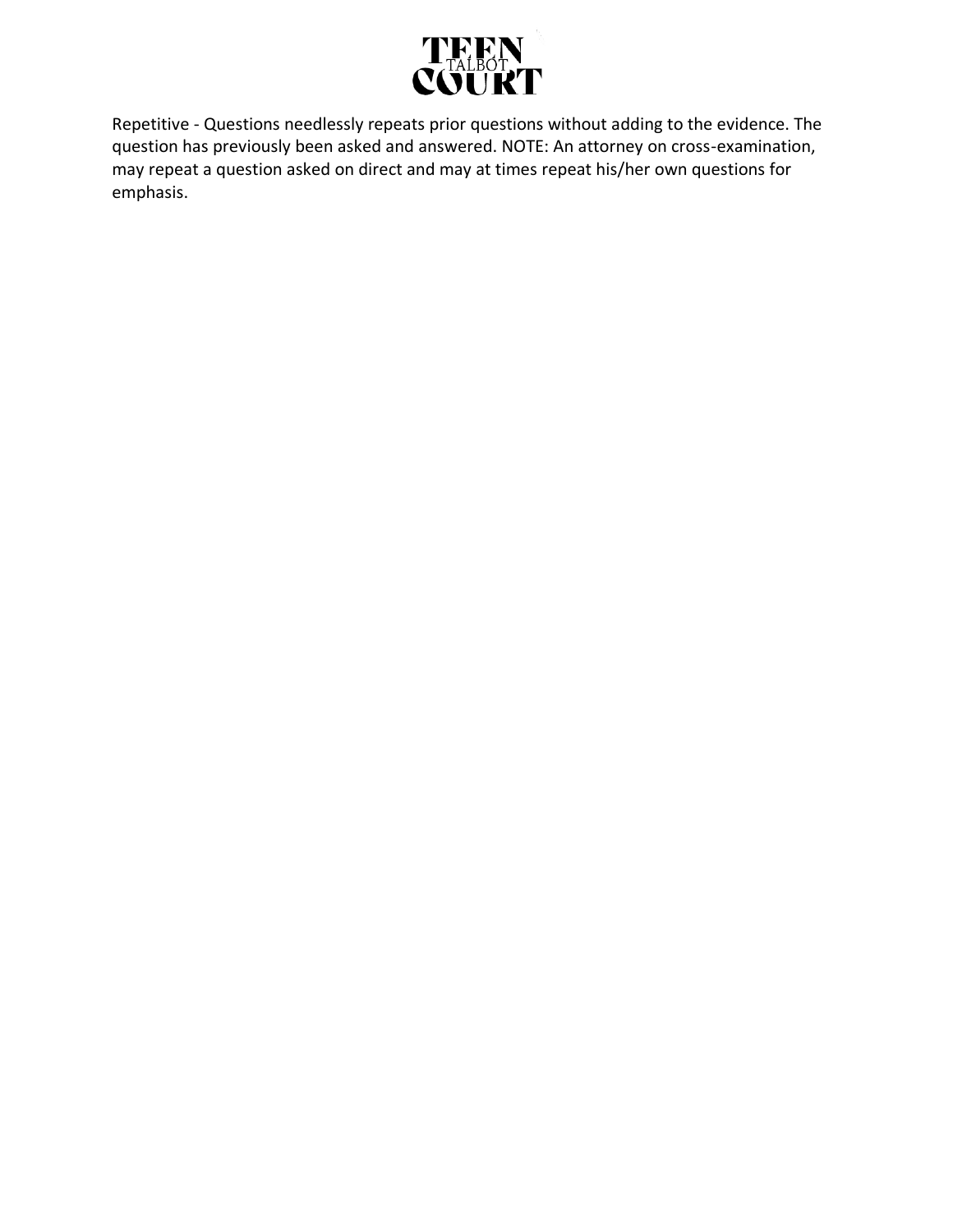

## **TALBOT COUNTY TEEN COURT CLOSING ARGUMENT GUIDELINES**

After both sides have presented evidence, the jury has asked its questions and the Respondent has made a statement (if any), it is time for Closing Arguments. These are addressed to the jury. The Prosecuting Attorney goes first. The purpose of the Closing Argument is to summarize the important facts that were admitted into evidence and argue persuasively to the jury that those facts support the recommended disposition.

Take notes during the Respondent's testimony so that you can remind the jury how the Respondent testified. You may also want to take notes during opposing counsel's Opening Statement to point out those statements which they have failed to prove. The Closing Argument should recap high points of the entire case by summarizing the evidence, stressing key testimony, and showing why particular evidence should be believed. Expose any distortions or omissions and point out lack of credibility.

A clear, direct, and logical discussion of the facts, delivered in a friendly conversational tone can be very effective. It is proper to appeal to the emotions of the Jury, be sure to look at the jury and keep their attention.

The final part of the Closing Argument is a recommendation to the Jury as to a fair and just disposition. In making this recommendation, you should take into account the mitigating and aggravating factors that pertain to this case. Bear in mind the effect that the offense has had on the victim and the community (if you are the Prosecuting Attorney) and the remorse of the Respondent (if you are the Defense Attorney). Disposition recommendations should always be within the Disposition Guidelines range.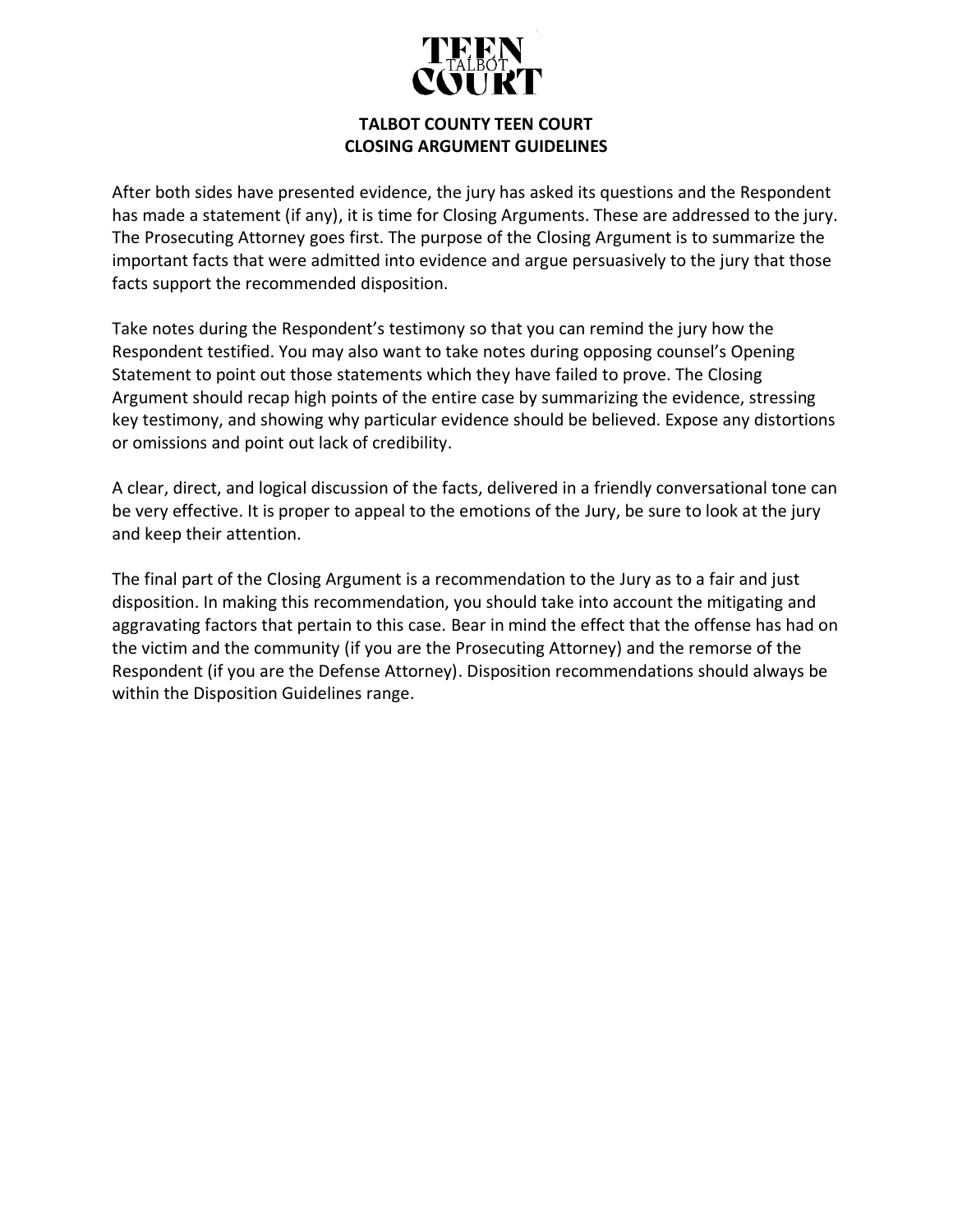

# **TALBOT COUNTY TEEN COURT CLOSING ARGUMENT FOR THE PROSECUTION**

Ladies and Gentlemen of the jury, as you know, the Respondent has admitted involvement in the offense of  $\qquad \qquad \qquad \qquad$ 

You have heard the Respondent explain the facts of this case (you should summarize facts).

In determining a fair and just disposition, please keep in mind (mention relative aggravating factors).

Please remember, that as jurors, your responsibility is to enter a fair and just disposition that will hold the Respondent accountable for their actions to the victim (if any) and the community. Therefore, it is the Prosecution's position that the Respondent should receive a constructive disposition of \_\_\_\_\_\_\_\_ hours of community service, \_\_\_\_\_\_\_\_ jury duties, and/or

Thank you.

 $\overline{\phantom{a}}$  , where  $\overline{\phantom{a}}$ 

\_\_\_\_\_\_\_\_\_\_\_\_\_\_\_\_\_\_\_\_\_\_\_\_\_\_\_.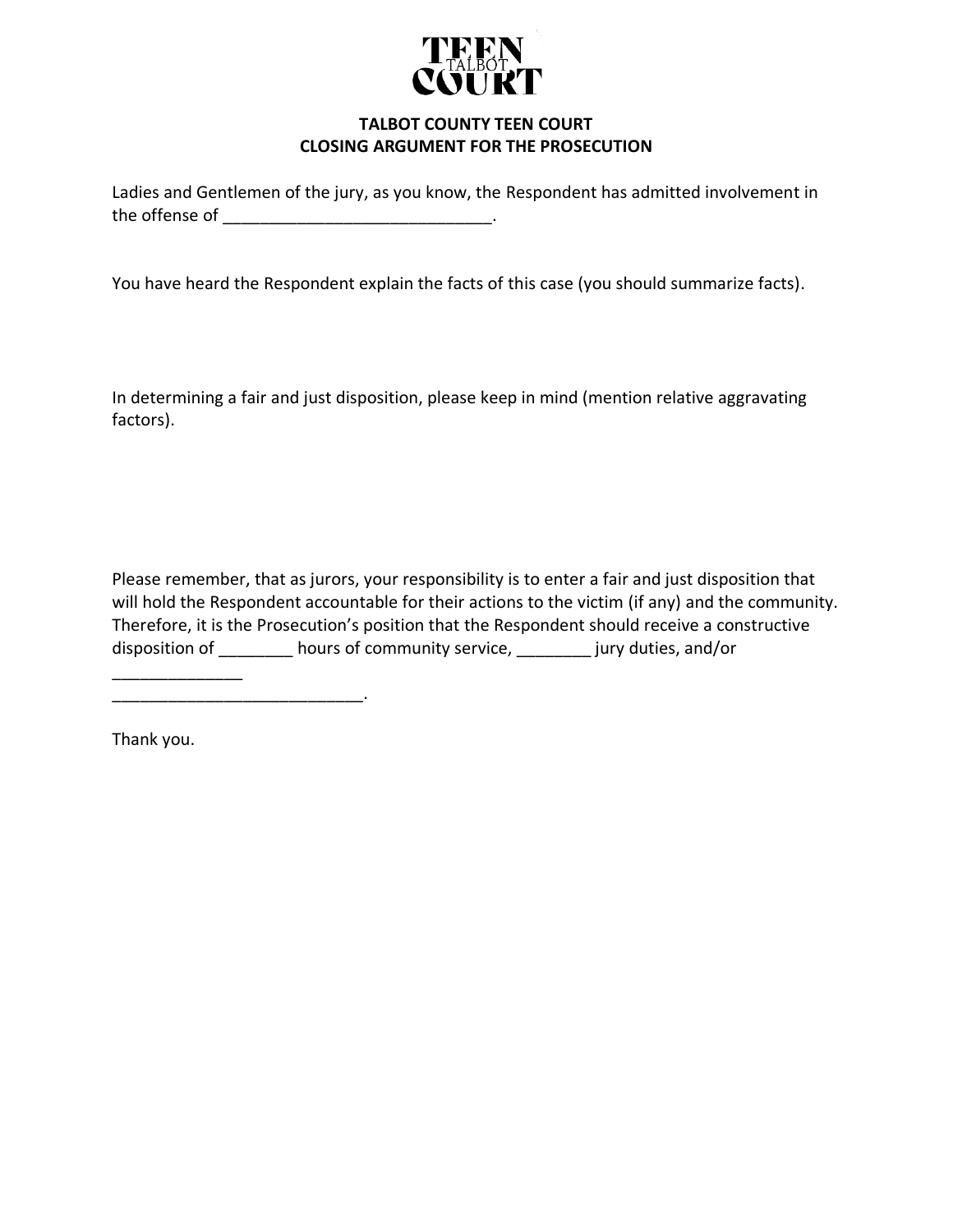

### **TALBOT COUNTY TEEN COURT CLOSING ARGUMENT FOR DEFENSE**

Ladies and Gentlemen of the jury, as you know, my client, \_\_\_\_\_\_\_\_\_\_\_\_\_\_\_\_\_\_\_\_\_\_ has admitted involvement in the offense of: \_\_\_\_\_\_\_\_\_\_\_\_\_\_\_\_\_\_\_\_\_\_\_\_\_\_\_\_\_\_\_\_\_\_\_\_.

You have heard \_\_\_\_\_\_\_\_\_\_\_\_\_\_\_\_\_\_\_\_\_\_\_\_\_\_\_\_ explain the facts of the case. They testified (summarize the case)

In determining a fair and just disposition, please keep in mind (point out relevant mitigating factors)

(Respondent's name) \_\_\_\_\_\_\_\_\_\_\_\_\_\_\_\_\_\_\_\_\_\_has accepted responsibility for his/her actions and it truly sorry for them (explain how respondent has accepted responsibility)

Therefore, as consequences to these actions, the Defense recommends a disposition of \_\_\_\_\_\_ hours of community service, and \_\_\_\_\_\_\_\_ jury duties.

Thank you.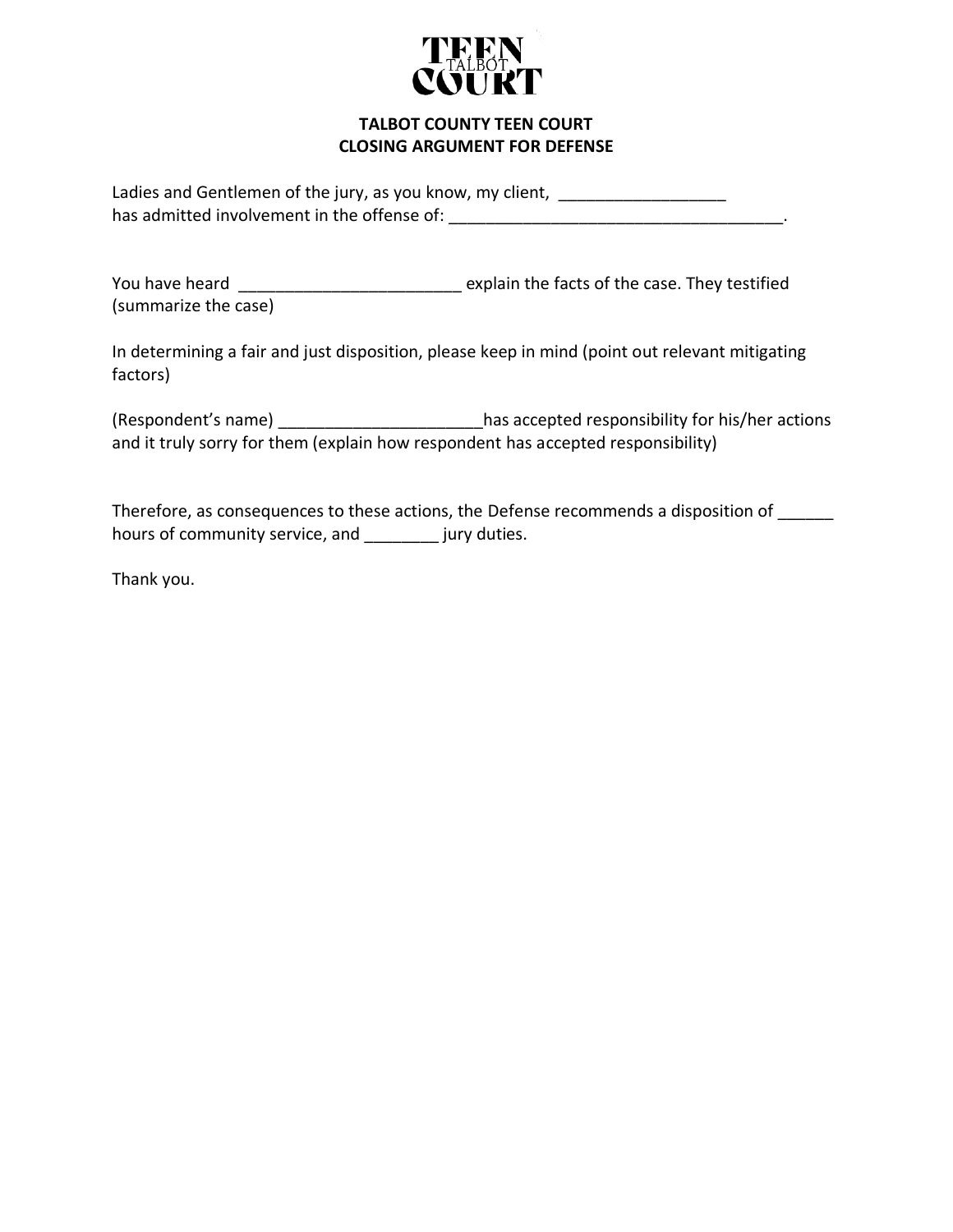

# **TALBOT COUNTY TEEN COURT JOB DESCRIPTION FOR THE BAILIFF**

The primary duty of the court Bailiff in Teen Court is to assist the judge and Teen Court Coordinator in maintaining order in the courtroom at all times. The Bailiff maintains order and will enforce those rules listed on the "Behavior, Conduct, and Dress Code" sheet. Specifically, the Bailiff's duties are:

### **Before Court:**

- Ensure that the courtroom is set up properly, that lights are turned on and the courtroom is "ready to go."
- Place files at the appropriate desks (clerk, judge, jury deliberation room).

# **During Court:**

- After the clerk calls the first case, you will go into the waiting area and announce, "All parties involved in State vs. \_\_\_\_\_\_\_\_\_\_\_\_\_\_, docket #\_\_\_\_\_\_\_\_\_\_\_\_\_\_\_\_\_\_\_\_ please come to the main courtroom.
- Make sure that you direct the Respondent to the defense table, and their parent/guardian to a seat nearby.
- Maintain order according to the "Behavior, Conduct, and Dress Code."

# **During Deliberations:**

After the jury has heard the case and is ready to leave the courtroom to deliberate, the bailiff will make his/her way to the jury box and escort the jurors to the deliberation room. The Bailiff will then stand outside of the door in case of questions or problems that should arise during deliberation. (Please keep conversation quiet in the deliberation room, as to not disturb the courtroom activities):

- When the jury has reached a disposition, you will inform the judge by stating, "Your honor, the jury has reached a disposition."
- After acknowledgment from the Judge, you will escort the jury back to the jury box and take a position next to the Clerk. You will then take the Jury Findings Form from the Foreperson and hand that to the Judge for their review. After the Judge approves the form, you will hand it to the Clerk of the Court who will read it aloud.
- After the case, you will pick up the Jury Findings Form, Clerk Reporter Sheet, and case folder. You will deliver those materials to the Teen Court Coordinator or their designee. Escort the parents and Respondent to the desk located outside of the courtroom for their instructions.
- Return to the courtroom for the next case to be announced.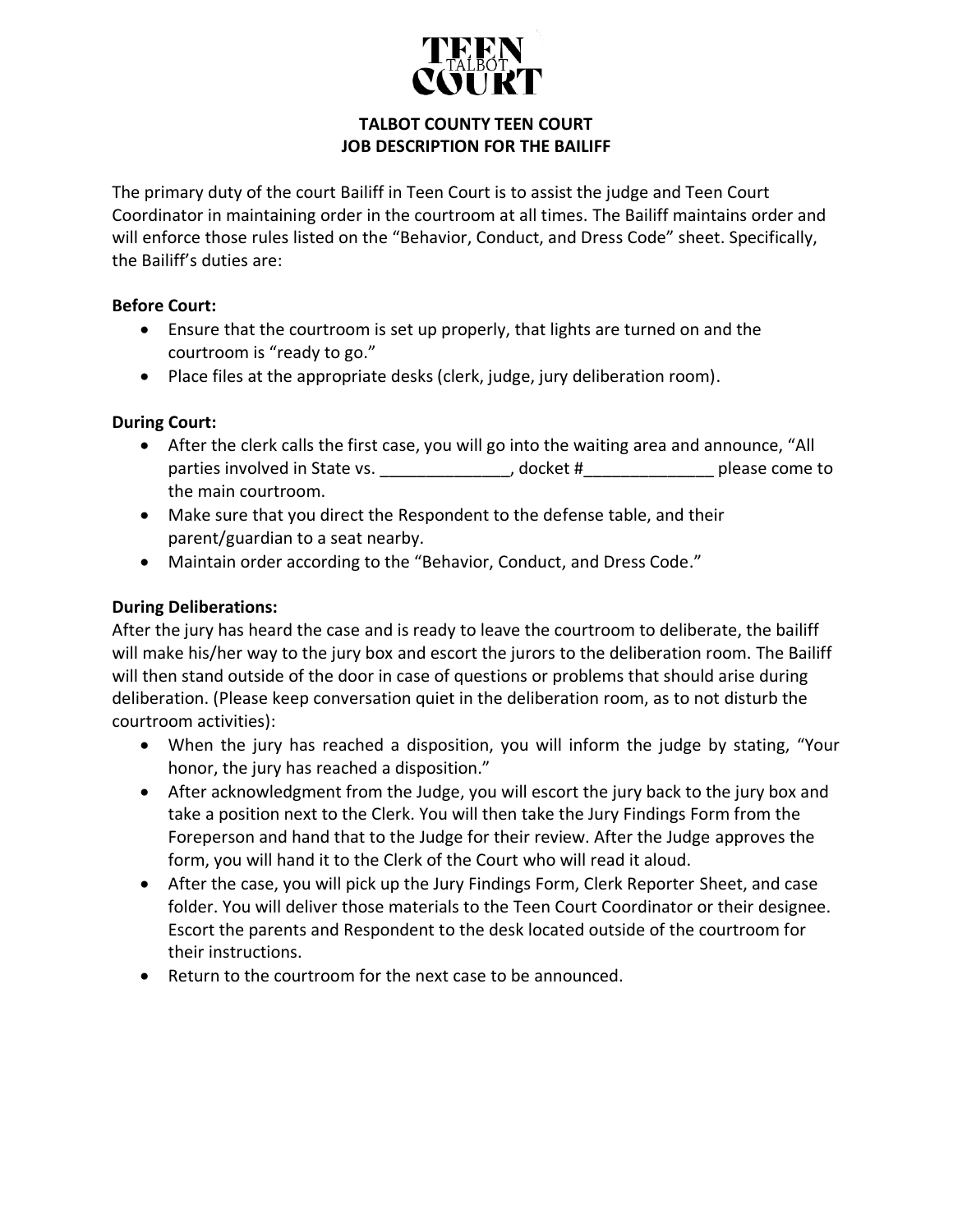

The job of the Clerk is to record the proceedings of the case. The Clerk is responsible for filling out the Clerk Reporter Sheet, as well as the Community Service Sheet. In addition, the Clerk makes sure that all necessary paperwork finds its way into the Case File. The Clerk of the Court calls the cases to be heard, swears in the Jury and the Respondent.

### **When Court Begins:**

When the Judge instructs, the Clerk calls cases by saying:

In the Matter of: State vs. Docket Number: \_\_\_\_\_\_\_\_\_\_\_\_\_\_\_\_\_\_\_\_\_ Charge:

When the Judge instructs, the Clerk will stand and swear in the Jury:

*"Ladies and Gentlemen of the jury, please stand and raise your right hand. Do you and each of you solemnly promise and declare that you will well and truly consider the evidence in the matter of State vs. \_\_\_\_\_\_\_\_\_\_\_\_\_\_\_\_\_\_\_\_\_\_\_ and render a fair and just disposition, based on the evidence?"*

When the Judge instructs, the Clerk will stand and swear in the Respondent:

*"Do you solemnly declare and affirm under the penalties of perjury that your answers and statements given during this hearing will be the truth, the whole truth, and nothing but the truth?*

#### **After Deliberations:**

After the jury has deliberated, it is the duty of the Clerk to record and announce the disposition. As directed by the judge, after he or she approves the disposition, the Clerk should stand and face the audience in the courtroom:

*"In the matter of State vs. \_\_\_\_\_\_\_\_\_\_\_\_\_\_\_\_\_\_\_\_, in the Talbot County Maryland Teen Court, we the teen court jury recommend that the Respondent receive the following constructive disposition:"*

After the Judge dismisses the jury and Respondent, the Clerk should complete the Clerk Reporter's Form and Community Service Form. Give these documents to the Bailiff who will then escort the family outside for their instructions.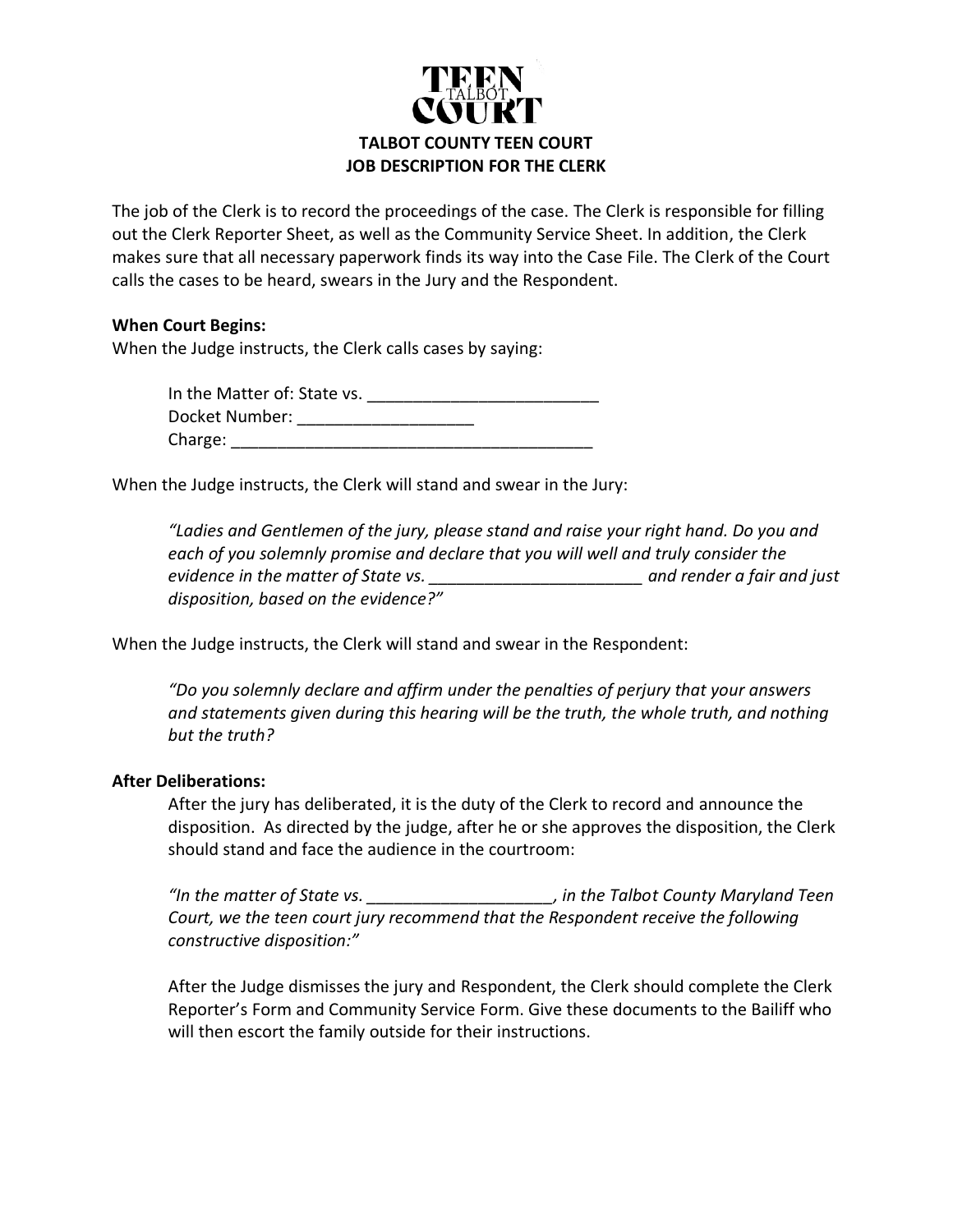

As a member of the Talbot County Teen Court Jury, you have the opportunity to participate in a very important part of our democracy. Jury duty is a privilege and serious responsibility. You must listen to both sides of the case without prejudice and render a fair and just disposition. You are required to base your disposition upon the evidence as you hear it in court, the Judge's instructions, and the Disposition Guidelines. Remember, Respondents in Teen Court have already admitted to being involved in the offense, therefore this focuses only on assigning a fair consequence. If you are acquainted with the Respondent and do not feel as though you can be unbiased, please ask the Teen Court Coordinator to excuse you from service on that particular case.

Generally, the Jury will consist of at least six jurors. The jury disposition must be a unanimous decision on behalf of all jurors.

Please review the attached Jury Guidelines Sheet.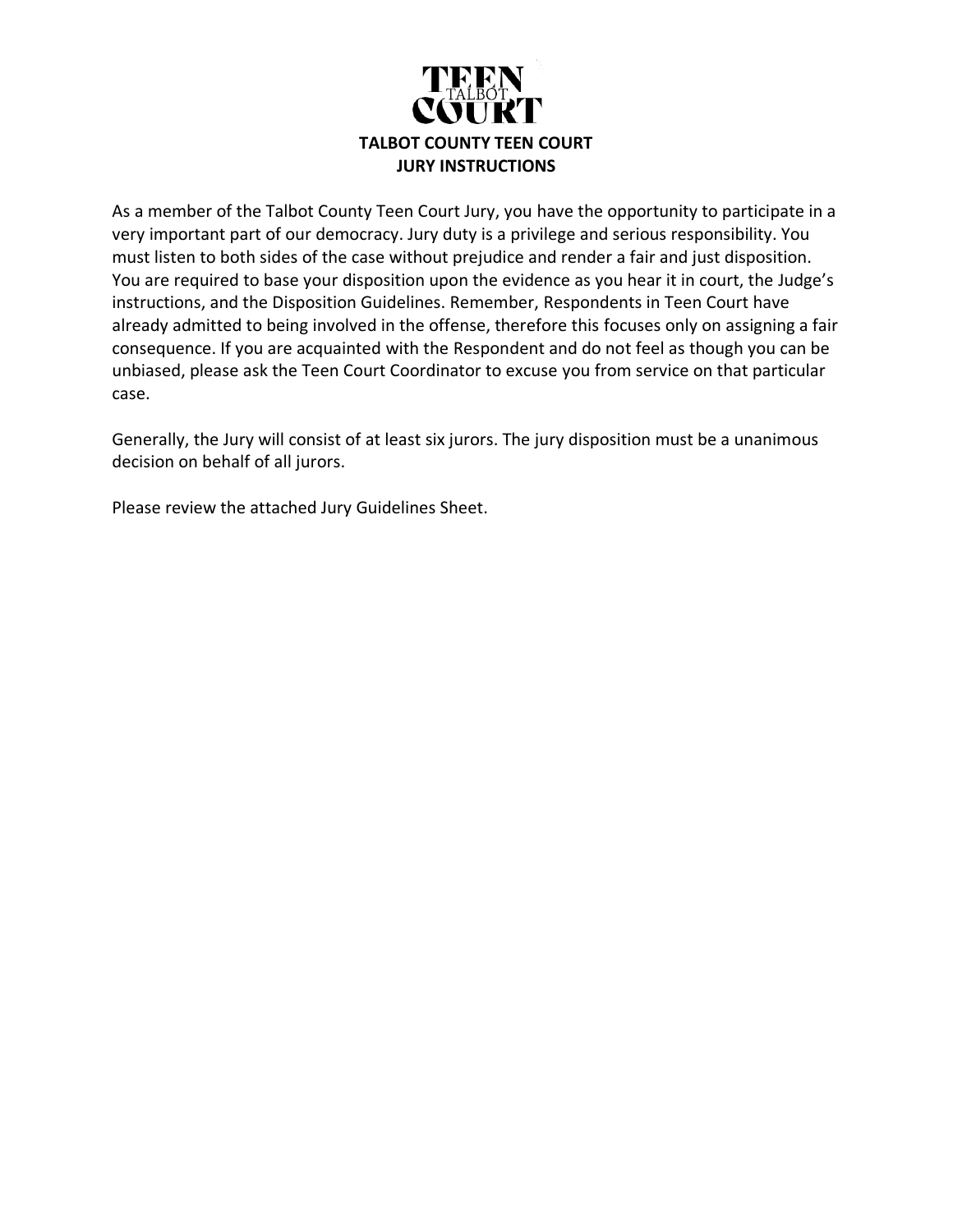

Serving as a Juror is a serious matter. As a Juror, you have the duty and obligation to maintain yourself in a professional and responsible manner. It is by your judgment, as a jury, with guidance from the Teen Court Coordinator, that determines the consequences the Respondent must face for an act of delinquency.

- When the Judge asks if you know the Respondent, you must be truthful.
- Proper decorum for a juror includes sitting up straight, attentiveness to the proceedings, and maintaining the dignity of the courtroom. Control your emotions (facial expressions, etc.). Do not talk during court sessions.
- Always sit in the same seat in the jury box.
- Jurors will be allowed to take notes during the presentation of the case.
- Before you are brought to the jury room for deliberation, the Judge will appoint a Foreperson. This person acts as the spokesperson for the jury and leads jury deliberations.
- Once in the deliberation room, the Foreperson will lead the discussion in determining the appropriate disposition for the Respondent.
- Each offense has a minimum and a maximum number of community service hours and jury duties to perform. If the jury decides that additional sanctions are appropriate, they may impose them, so long as they are within the Disposition Guideline range. For example, letter(s) of apology, essays, or educational programs (if available). Please keep in mind that the Respondent has 60 days to complete their disposition.
- During deliberations, if questions arise, the jury Foreperson should write them down on a piece of paper, knock on the door, and give them to the Bailiff who will pass the questions along to the Judge. The Judge will answer the question and the bailiff will return the answer.
- Jurors should discuss the mitigating and aggravating factors of the case and work together to decide on a fair disposition.
- The Foreperson should then begin by asking for disposition suggestions based upon the facts presented. All Jurors should pay attention and listen carefully to each juror's opinion. Jurors' conversations should focus only on the case, during deliberations. Each juror should be consulted and allowed to give his/her opinion. Jurors should continue to deliberate until an agreement or compromise is reached. Jurors who have served on prior juries should not compare dispositions from one case to another, as each case disposition is based on unique facts.
- The final, unanimous disposition should be consistent with the Sanctions Guidelines and approved by the Teen Court Coordinator who may be present in the deliberation room. All notes must be turned over to Bailiff at end.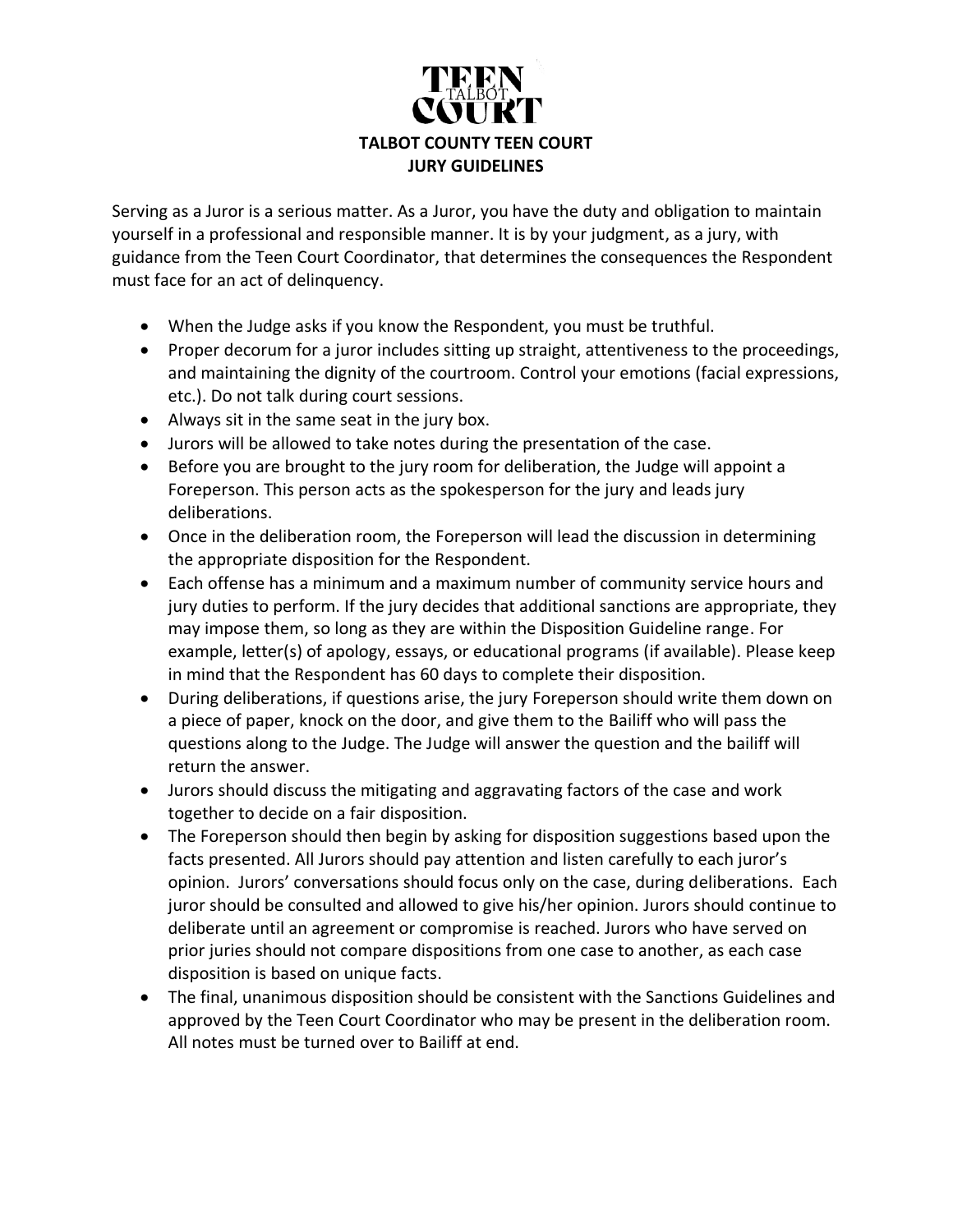

You have been selected to perform a very important responsibility, providing a fair and just disposition for each Respondent who appears in Teen Court.

You **should not** allow any personal prejudice, prior cases, or your own experiences to influence you in determining the appropriate disposition.

The factors that you are to weigh in determining a disposition are mitigating (positive) and aggravating (negative) factors. These factors have been presented to you during the Teen Court hearing.

What is fair and just? Please remember that the Respondent has sixty (60) days to complete sanctions, so it is only fair to assign a disposition that the Respondent can complete within 60 days, given other responsibilities that he or she may have.

### **Factors to consider:**

Age of respondent

Were there any victims? (person, merchants, neighborhood)

Has the Respondent already apologized to the victim(s)?

Does the Respondent seem truly sorry for the consequences of his/her actions?

What day did the offense occur?

Is the Respondent involved in any extra-curricular activities? Are they involved in their community?

Does the Respondent have a job?

Does the Respondent receive good grades?

Was the Respondent punished at home or at school (if committed at school)?

Was the offense planned?

Was peer pressure a factor?

Was the Respondent a leader in committing the offense?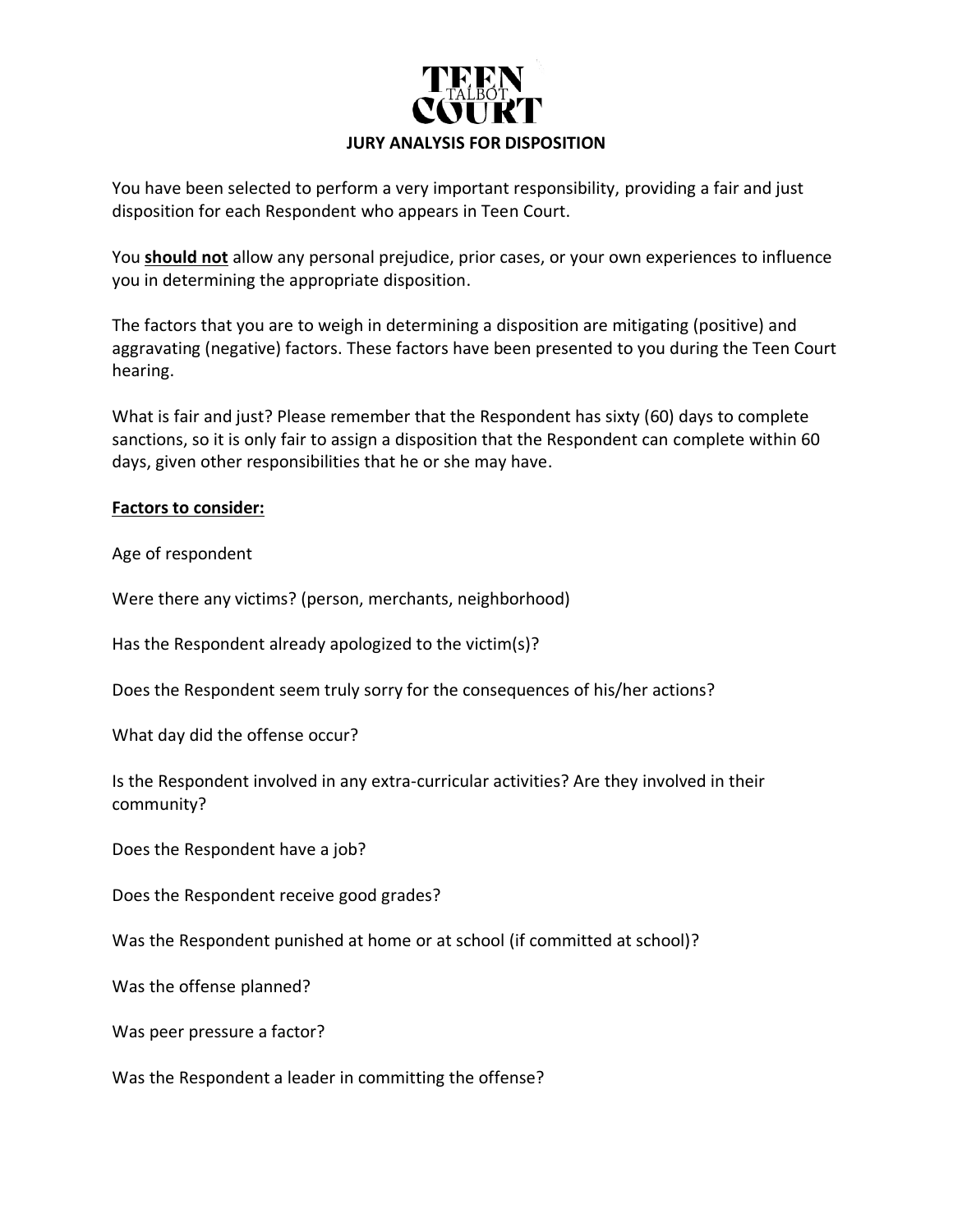

### **TALBOT COUNTY TEEN COURT JURY FINDINGS FORM**

In the matter of:

(Respondent's Name)

We the Teen Court Jury recommend that the respondent receive the following disposition to be completed within 60 days

Please fill in all areas that apply to the Respondent's Disposition (consistent with Disposition Guidelines):

| <b>Jury Duties</b>                | <b>Mediation/Conferencing</b> |
|-----------------------------------|-------------------------------|
| <b>Community Service Hours</b>    | Essay (1-4 pages)             |
| <b>Conflict Management Course</b> | <b>Apology Letter</b>         |

**Topic for essay: \_\_\_\_\_\_\_\_\_\_\_\_\_\_\_\_\_\_\_\_\_\_\_\_\_\_\_\_\_\_\_\_\_\_\_\_\_\_\_\_\_\_\_\_\_\_\_\_\_\_\_\_\_\_\_\_\_\_\_\_\_\_\_**

**If apology letter, to whom should the letter be addressed:\_\_\_\_\_\_\_\_\_\_\_\_\_\_\_\_\_\_\_\_\_\_\_\_\_\_\_\_**

**Jury Foreperson: \_\_\_\_\_\_\_\_\_\_\_\_\_\_\_\_\_\_\_\_\_\_\_\_\_\_\_\_\_\_\_\_\_**

*(The presiding Judge and Teen Court Coordinator have the exclusive right to change the jury's recommendation for disposition, to ensure consistency with Disposition Guidelines)*

**Amended Disposition per Judge:**

**Presiding Judge: \_\_\_\_\_\_\_\_\_\_\_\_\_\_\_\_\_\_\_\_\_\_\_\_\_\_\_\_\_\_\_\_\_\_\_\_\_\_**